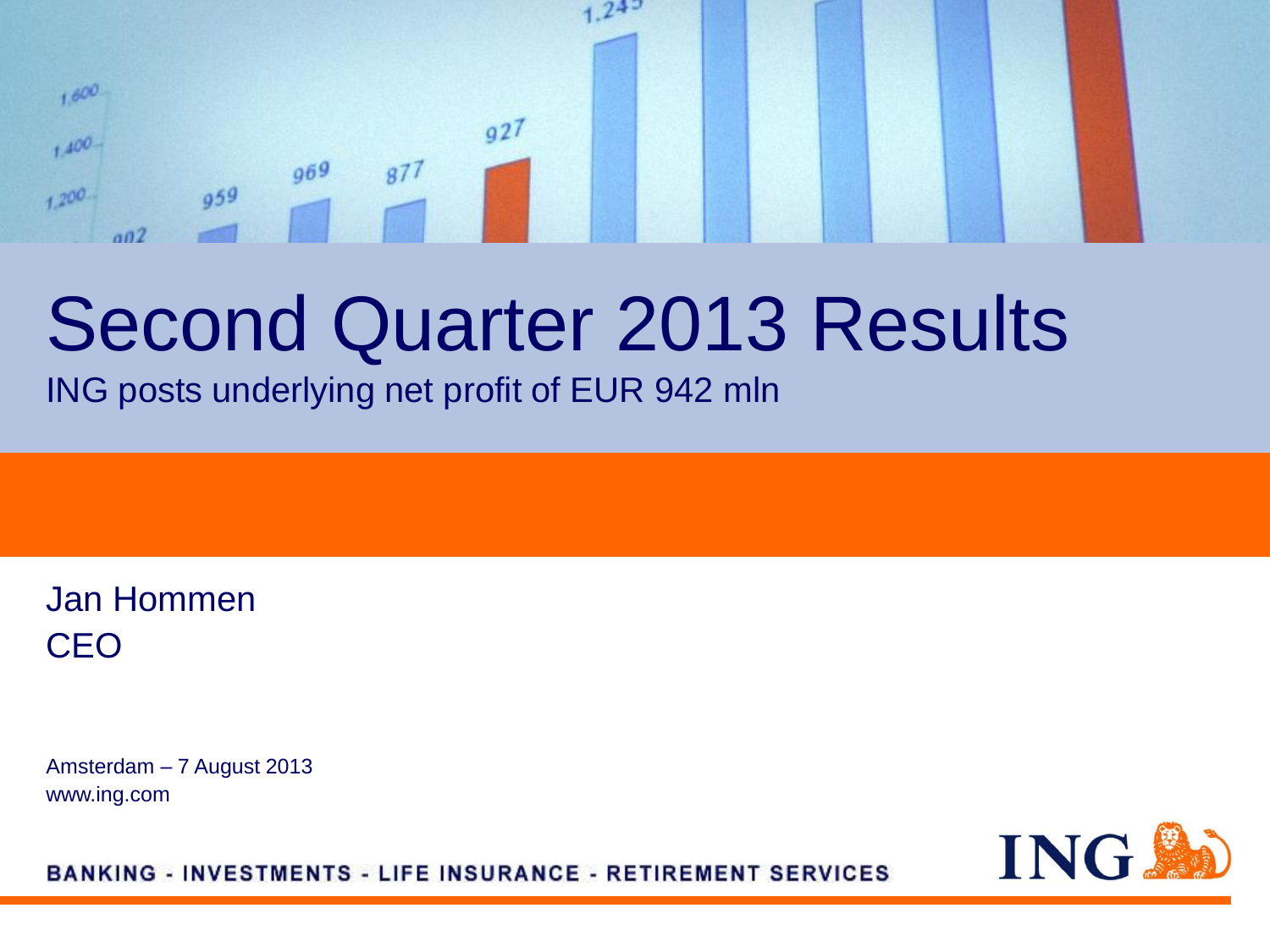### Key points.

- Good progress on restructuring
	- U.S. IPO launched
	- Double leverage reduced to EUR 4.4 bln
	- Relevant parts of WUB transferred to Nationale-Nederlanden Bank
- Group posted an underlying net profit of EUR 942 mln driven by robust performance in all three business segments
- Bank posted another strong quarter, with a pre-tax result of EUR 1,147 mln, supported by an improvement of the net interest margin to 142 bps and strict cost control
- The operating result of Insurance EurAsia showed a substantial improvement vs both 2Q12 and 1Q13, supported by expense reductions from the transformation programme announced last year and higher Non-life results
- Insurance U.S. posted solid operating performance, driven by higher fees and premium based revenues, reflecting net inflows from the Retirement and IIM businesses

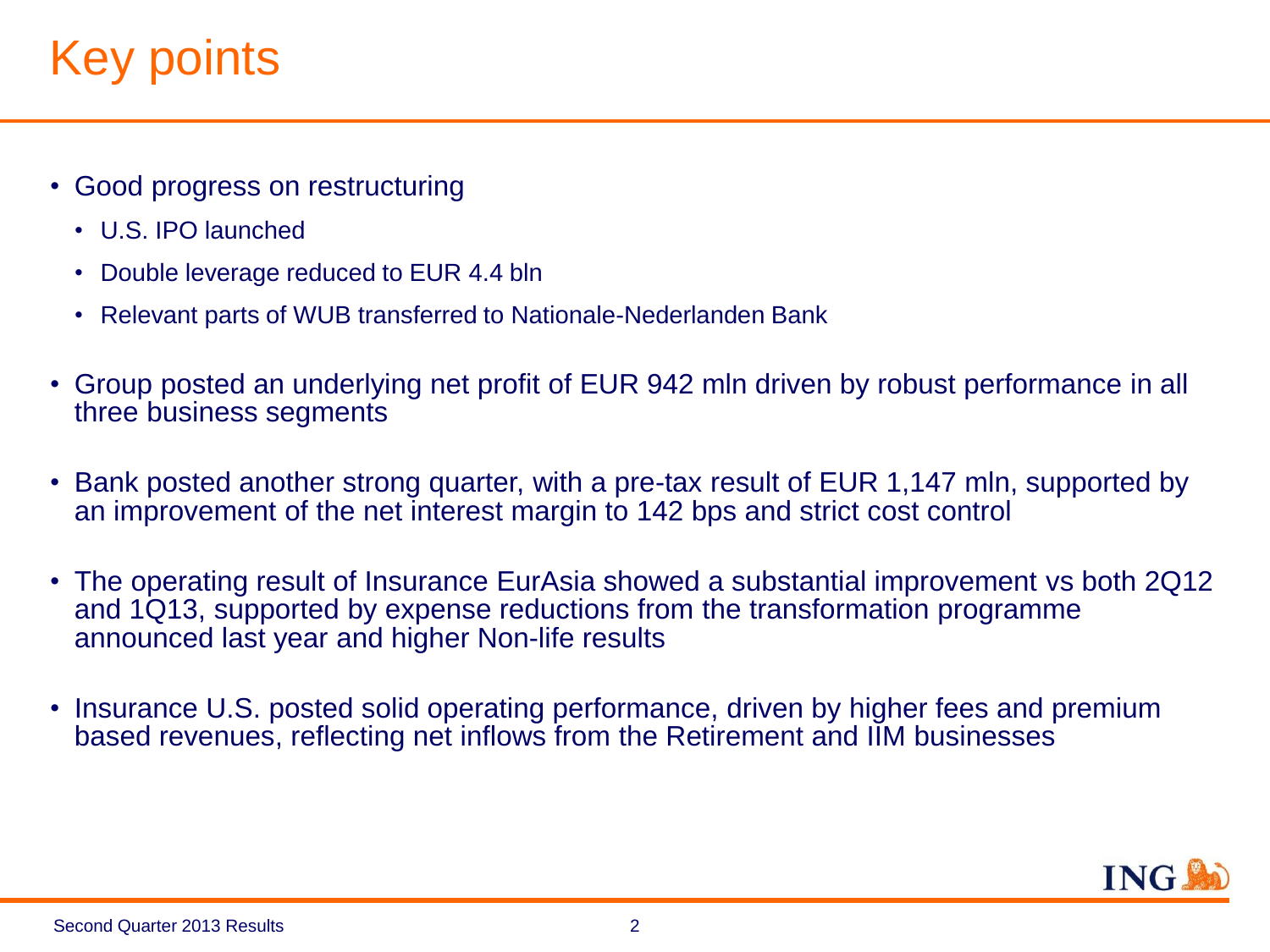### ING is maintaining momentum in restructuring

#### Delivering on EC restructuring in 2013

#### Insurance ING U.S. IPO launched

- Sale of part of SulAmerica and KB Life closed
- Sale of CMF, additional part of SulAmerica, ING-BOB Life and IIM Korea announced
- Relevant parts of WUB successfully transferred to NN Bank per 1 July 2013
- Sales process ING Life Korea, Japan and remaining IIM Asia ongoing
- Aim to have Insurance Europe ready for base case IPO in 2014
- Next tranche repayment of core Tier 1 securities to Dutch State scheduled for November 2013
- IABF in the money for the Dutch State since the end of 2012

More than EUR 10 bln paid to the Dutch State (in EUR mln)



Market value of Alt-A above economic break-even price Dutch State

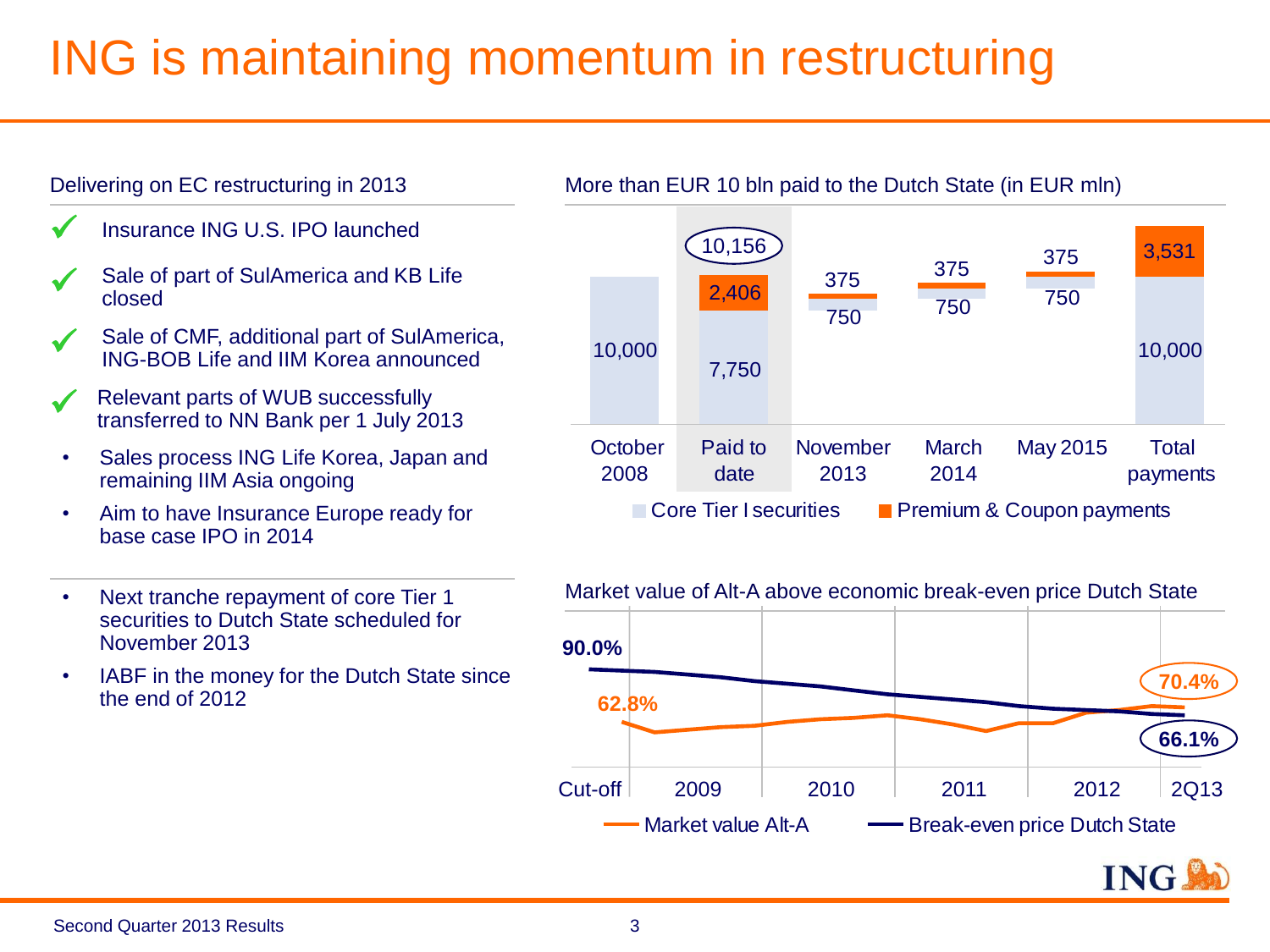### Group holding double leverage strongly reduced



- Double leverage in the Group reduced from EUR 7.1 bln to EUR 4.4 bln in 2Q due to ING U.S. IPO in combination with sale of part of ING's stake in SulAmerica and EUR 1.8 bln dividend to the Group from Bank
- On 1 July, the Group provided EUR 300 mln capital to NN Bank and EUR 30 mln transition costs to set up NN Bank
- Current market value of remaining 71% stake in ING U.S., as well as the sale of an additional part of ING's stake in SulAmerica and the market value of the remaining 21% stake would offset the remaining double leverage

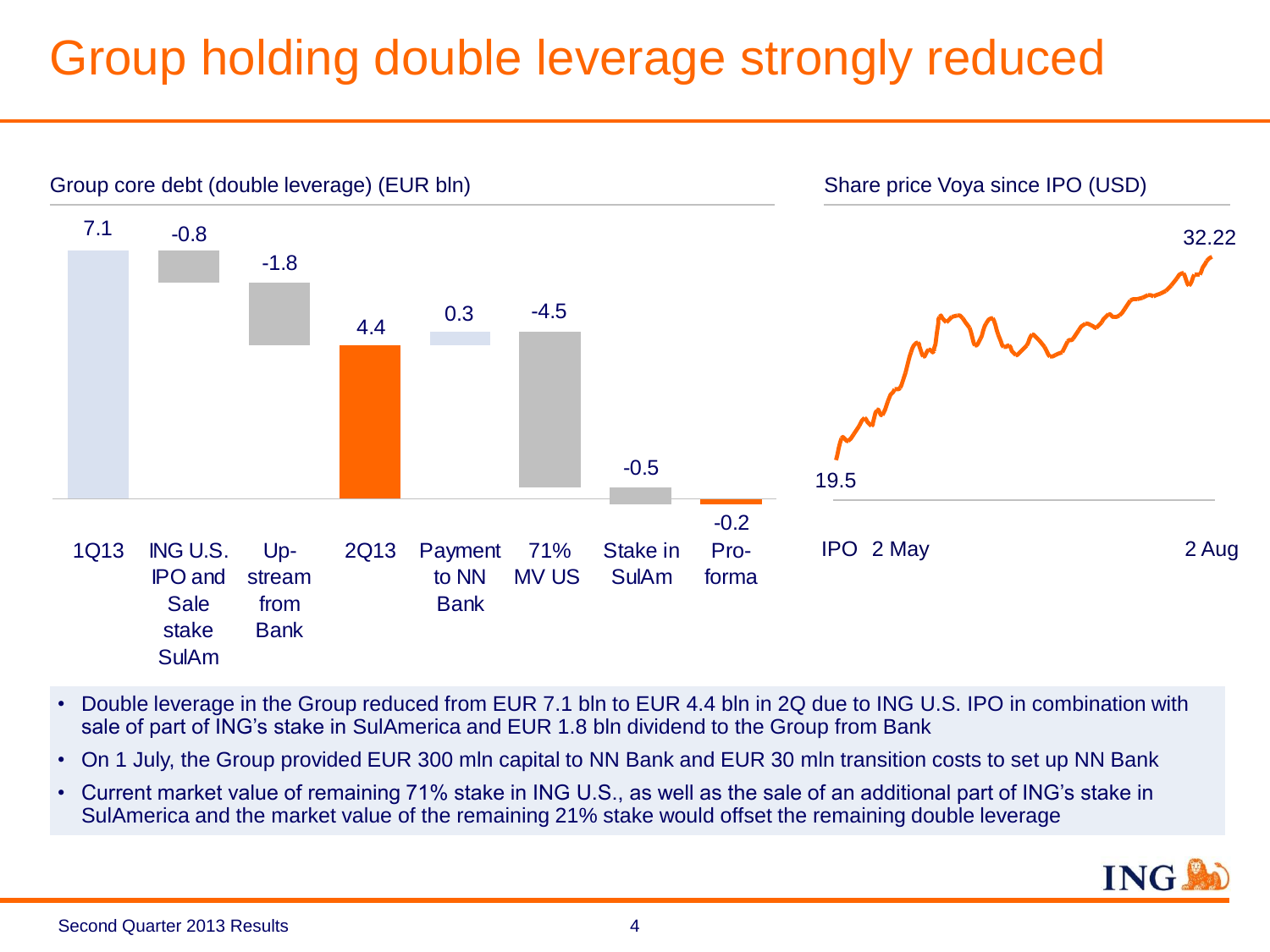### ING Insurance (ING V) will be the IPO entity



- ING U.S. will be transferred out of ING Insurance to the Group holding company, clearing the way to use ING Insurance (ING Verzekeringen) as the IPO entity for Insurance Europe
- The transfer of ING U.S. will be done as a dividend upstream to the Group (before the end of 2013)
- The transfer will not have an impact on ING Group's capital ratios, and future proceeds from the sale of our remaining stakes in ING U.S. and SulAmerica will be used to redeem double leverage at ING Group
- The transfer will result in a reduction of equity in ING Insurance. However, it will have no material impact on the leverage ratio for ING Insurance, as both the debt and equity of ING U.S. will be transferred to ING Group
- The IGD ratio of ING Insurance is expected to increase slightly from 257% to 261% on a pro-forma basis
- We are planning to provide an update on the preparation for the base case IPO of Insurance Europe on 19 September

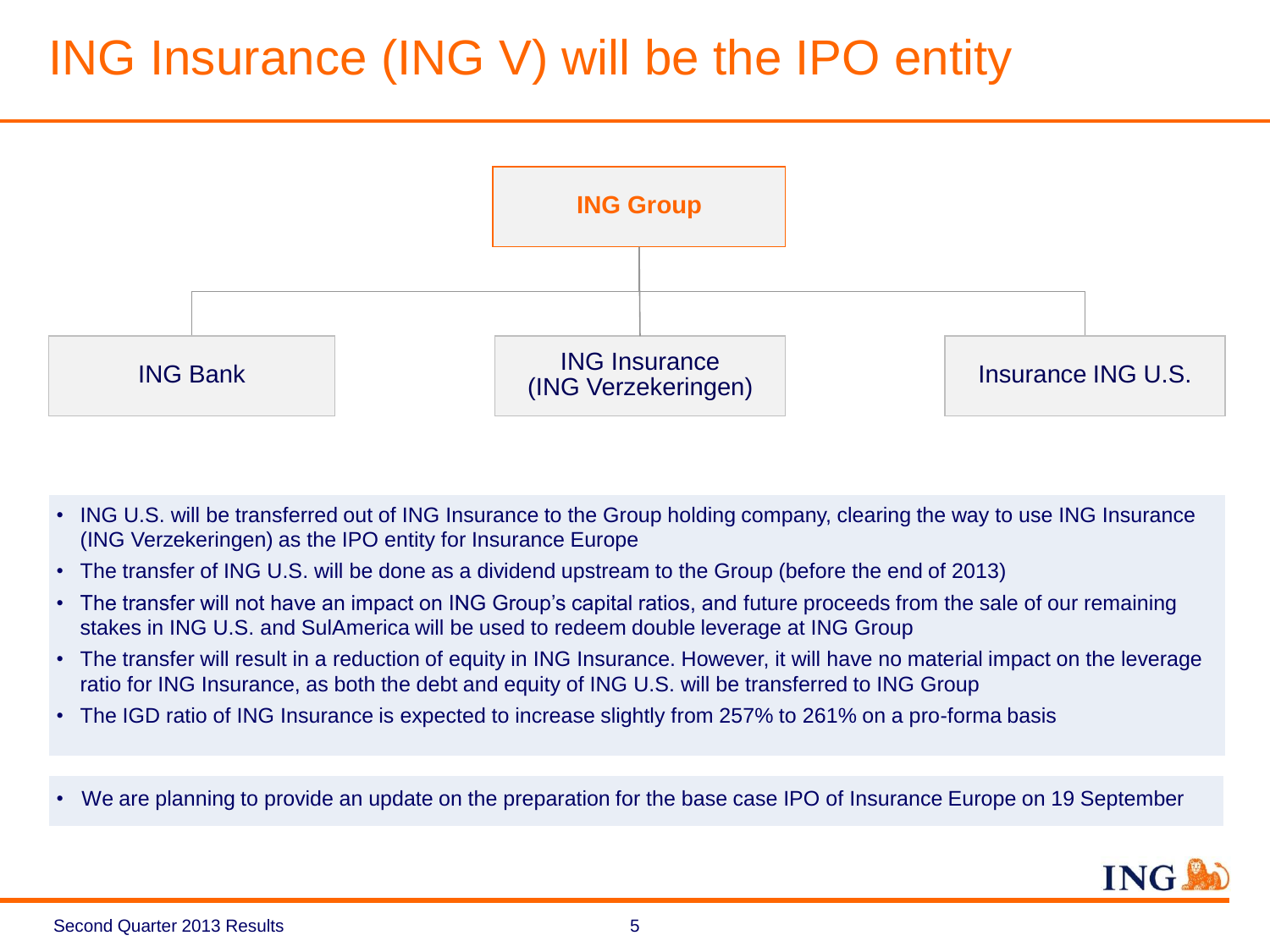### ING Insurance debt will be further reduced



- Removing the US from ING Insurance (ING Verzekeringen NV) clears the way to use ING Insurance as the IPO entity
- Outstanding debt ING Insurance was EUR 4.7 bln at 30 June 2013
- Excluding the US, ING Insurance had EUR 4.7 bln of leverage at 30 June 2013, and that will be reduced to EUR 4.3 bln using the proceeds from the sales of China Merchant Funds, ING-BOB Life, IIM Korea and the full redemption of intercompany debt from the US
- The sales processes for ING Life Korea, ING Life Japan and the rest of ING IIM Asia are on-going, and proceeds can be used to reduce Insurance debt further
- Target capital and leverage ratios for the to-be IPO-ed company are under discussion and will be announced in due course

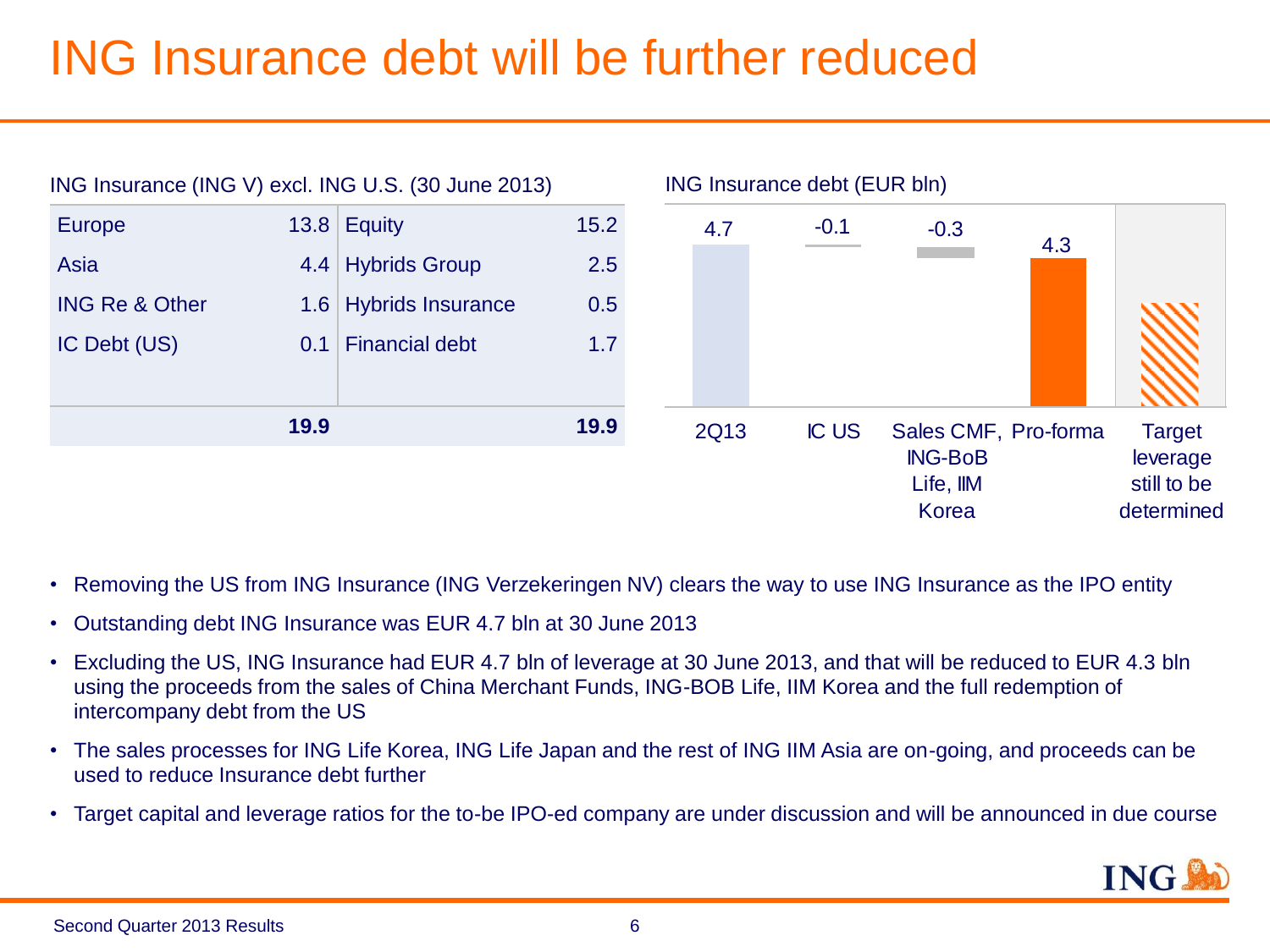#### Relevant parts WUB transferred to NN Bank

Relevant parts WUB transferred to Nationale-Nederlanden Bank per 1 July as part of amendments to EC restructuring plan as announced in Nov 2012

- EUR 3.9 bln of mortgages and EUR 0.1 bln of other consumer lending transferred to NN Bank
- Retail savings of EUR 3.7 bln transferred to NN Bank
- In June 2013, ING Bank declared a dividend of EUR 330 mln to the Group. On 1 July, the Group provided a capital injection of EUR 300 mln and EUR 30 mln of transition costs to set up NN Bank
- Transfer of 400 FTEs from WUB to NN Bank



#### NN Bank is fully CRD IV compliant

|                  | 1 July 2013 |
|------------------|-------------|
| <b>CET</b> ratio | >12%        |
| <b>BIS</b> ratio | >16%        |
| Leverage ratio   | $>3.5\%$    |
| <b>LCR</b>       | >100%       |

NN Bank will become a strong competitor in the Netherlands

- Operating under the strong Nationale-Nederlanden brand
- NN Bank has its own funding capabilities and a strong parent, ING Insurance
- NN Bank has a broad distribution network with access to over 2 mln customers

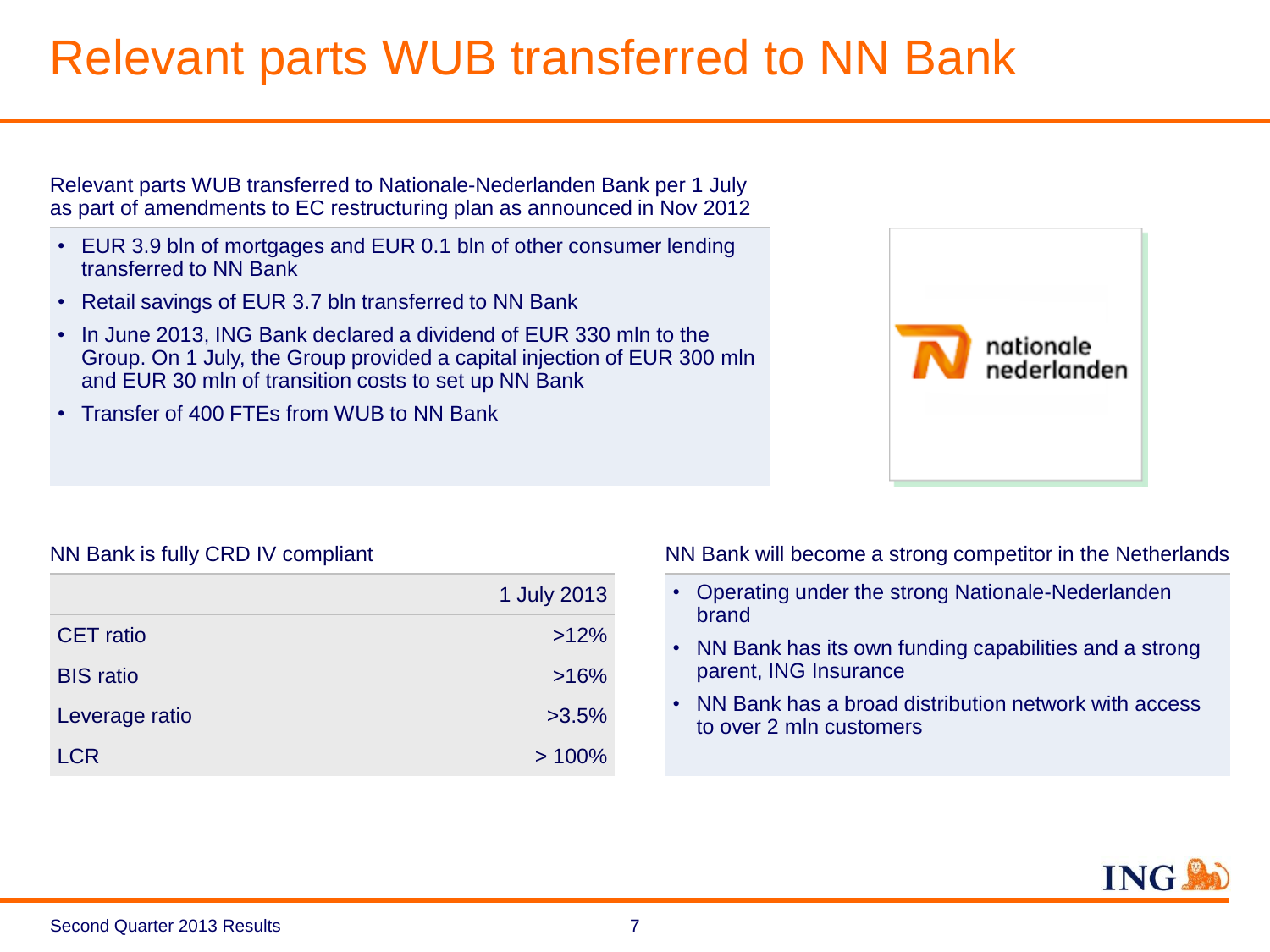### Strong capital position Bank despite dividend to Group



- ING Bank's core Tier 1 ratio decreased from 12.3% to 11.8% following the EUR 1.8 bln dividend to the Group, of which EUR 1.5 bln has been used to reduce the double leverage and EUR 0.3 bln was provided to NN Bank on 1 July
- CRD IV will start on 1 January 2014, including the first tranche of the phased-in effect. Pro-forma impact is -110 bps, of which - 20 bps phased-in effect, resulting in a pro-forma CRD IV core Tier 1 ratio of 10.7%
- The pro-forma core Tier 1 ratio on a fully-loaded basis is 10.2%, exceeding ING's Ambition 2015 target of ≥10%

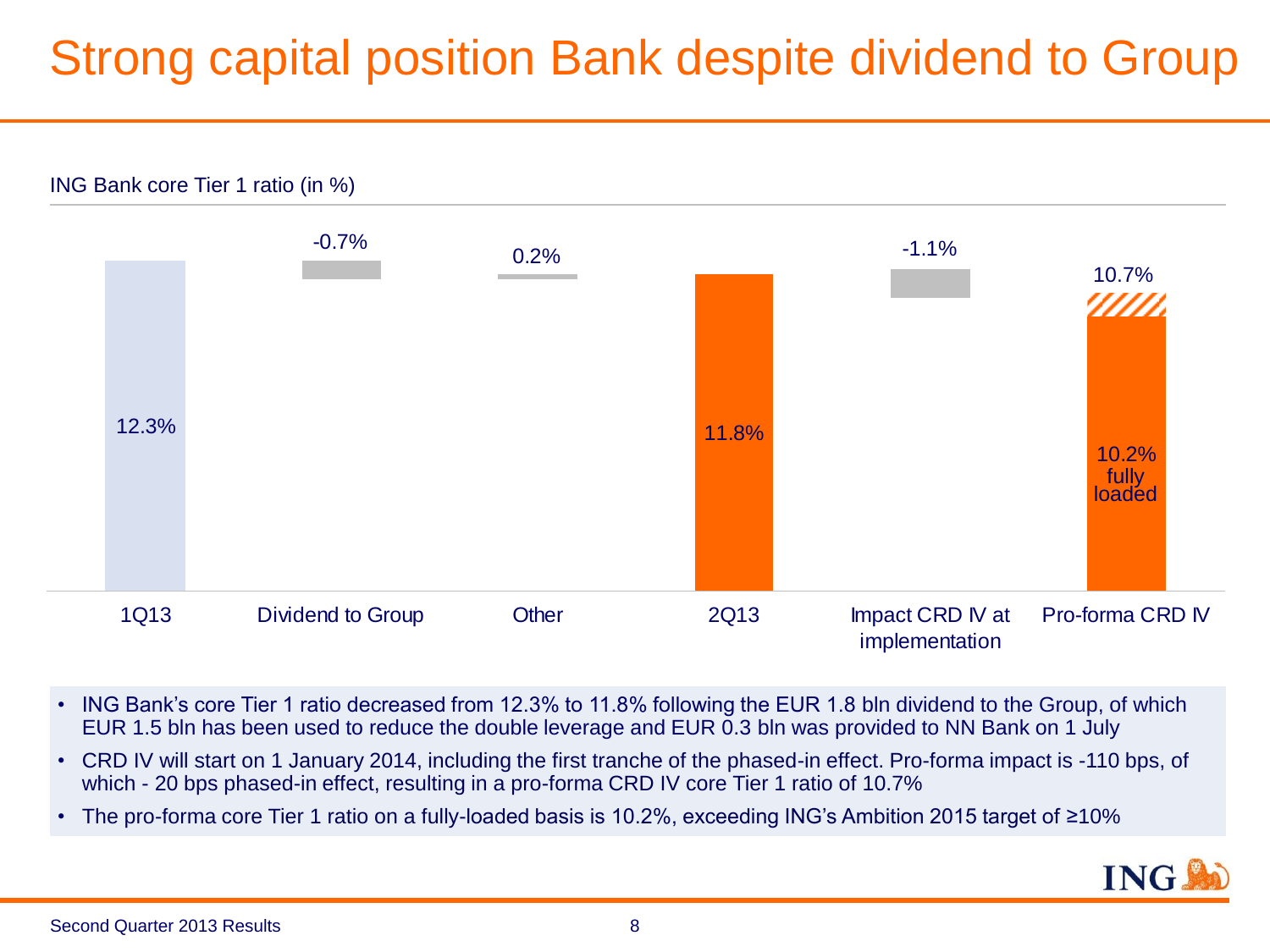### ING Bank is making clear progress on Ambition 2015

|                    | Ambition 2015                                              | 30 June 2013/1H13  |                         | <b>CRD IV minimum</b> |                         |
|--------------------|------------------------------------------------------------|--------------------|-------------------------|-----------------------|-------------------------|
| <b>Core Tier 1</b> | • At least ≥10% under CRD IV                               | 10.2%              | $\overline{\mathbf{V}}$ | $>8\%$ *              | $\overline{\mathsf{v}}$ |
| Leverage           | Leverage ratio to increase above 4% (CRD IV)               | $3.9\%**$          |                         | >3%                   | $\overline{\mathbf{v}}$ |
| <b>LCR</b>         | Liquidity coverage ratio >100% in 2015                     | $>100\%$           | $\blacktriangledown$    | >100%                 | $\overline{\mathbf{v}}$ |
| <b>Assets</b>      | Balance sheet to remain stable at ~EUR 870 billion         | <b>EUR 830 bln</b> | $\blacktriangledown$    |                       |                         |
| <b>LtD</b>         | Loan to Deposit ratio to decline to below 1.10             | 1.07               | $\overline{\mathbf{v}}$ |                       |                         |
| <b>NIM</b>         | Re-pricing, deleveraging to improve NIM<br>$(140-145$ bps) | <b>140 bps</b>     | $\blacktriangledown$    |                       |                         |
| C/I                | Cost/income ratio to decline to 50-53% in 2015             | 54.7%              | П                       |                       |                         |
| <b>RoE</b>         | Return on Equity of 10-13% over the cycle                  | 9.3%               |                         |                       |                         |

#### • ING Bank is CRD IV compliant

\* Minimum Common Equity Capital ratio (4.5%), Capital Conservation buffer (2.5%) plus Global SIFI Buffer (1.0%). The local SIFI buffer, Systemic Risk Buffer and Counter Cyclical Buffer are not included as the details are not yet known

\*\* Leverage ratio used by ING is defined as Basel III Tier 1 capital divided by total balance sheet exposure (including off balance sheet exposure). Basel III Leverage ratio declined slightly from 1Q13 (4.0%) due to the dividend payment to the Group

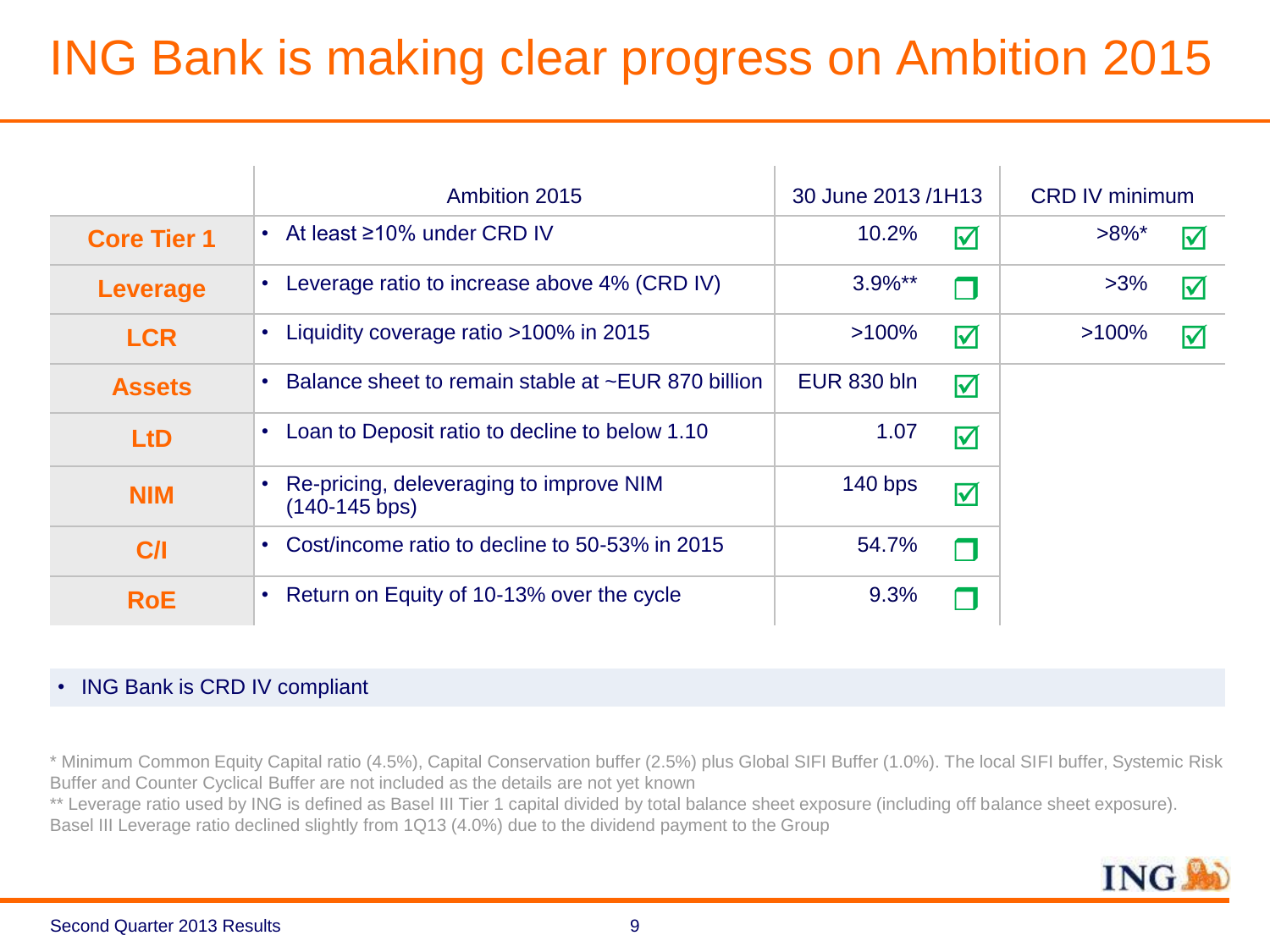### ING Bank is on track to reach targeted 10-13% ROE



Second Quarter 2013 Results

**ING** 

• Further re-pricing and balance sheet growth will bring the Bank's return comfortably into the targeted range of 10-13%

• The absence of CVA/DVA and a normalisation of risk costs will lift the ROE to above 10%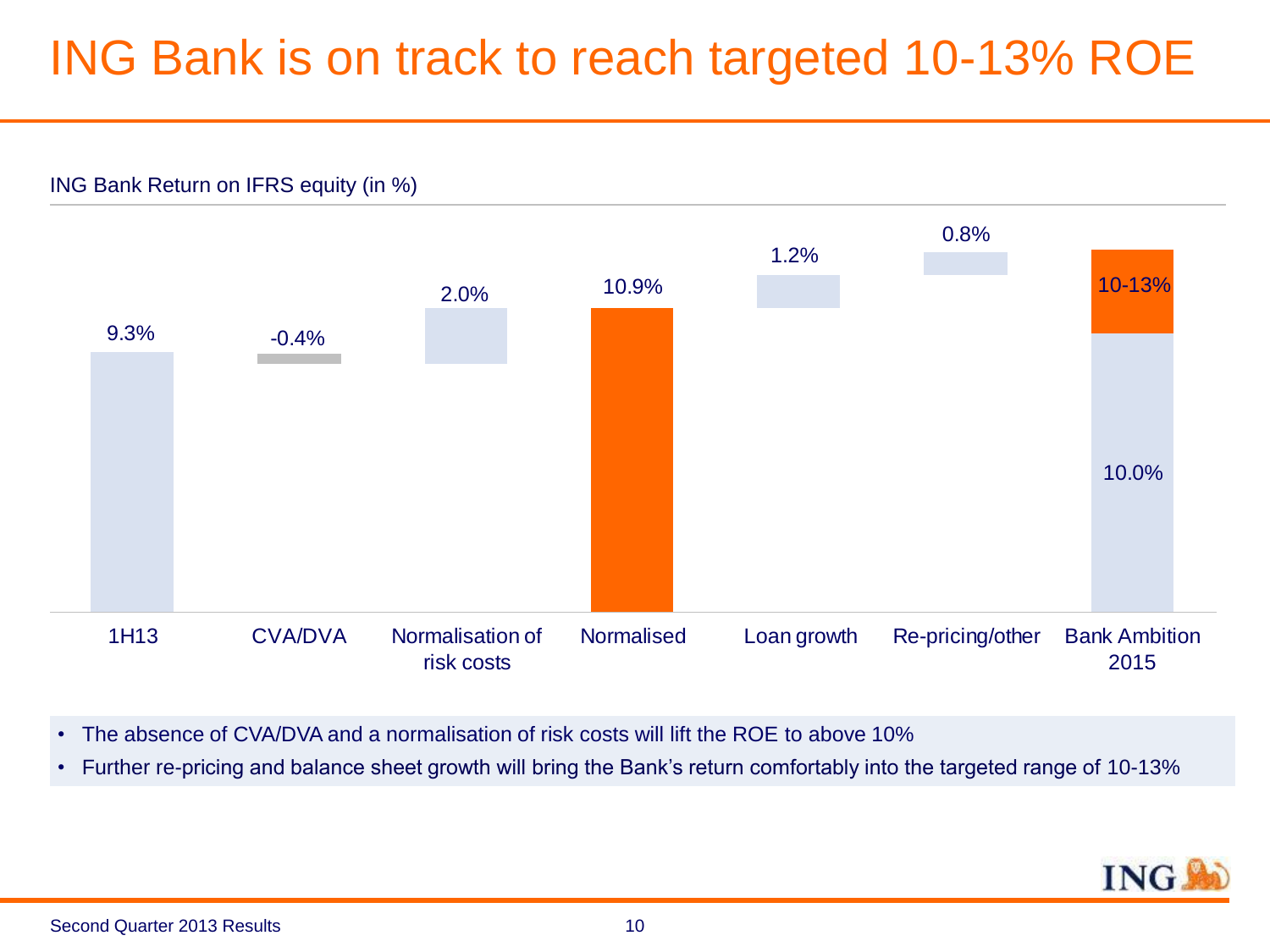## Second quarter 2013 results

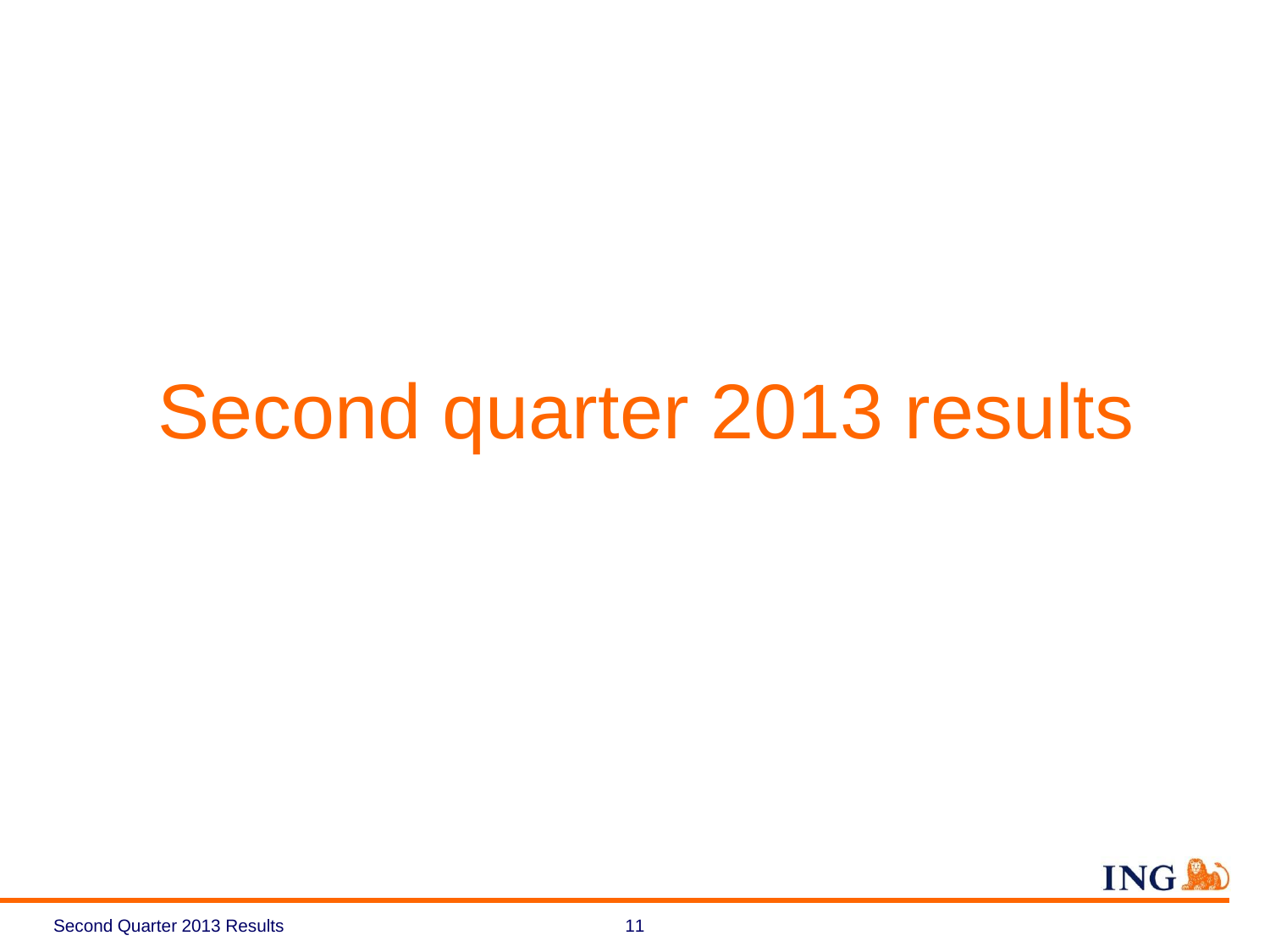#### Underlying net result of EUR 942 mln, driven by robust performance in all three business segments



Underlying net result ING Group (in EUR mln)

Underlying pre-tax result ING Insurance EurAsia (in EUR mln) Underlying pre-tax result Insurance ING U.S. (in EUR mln)





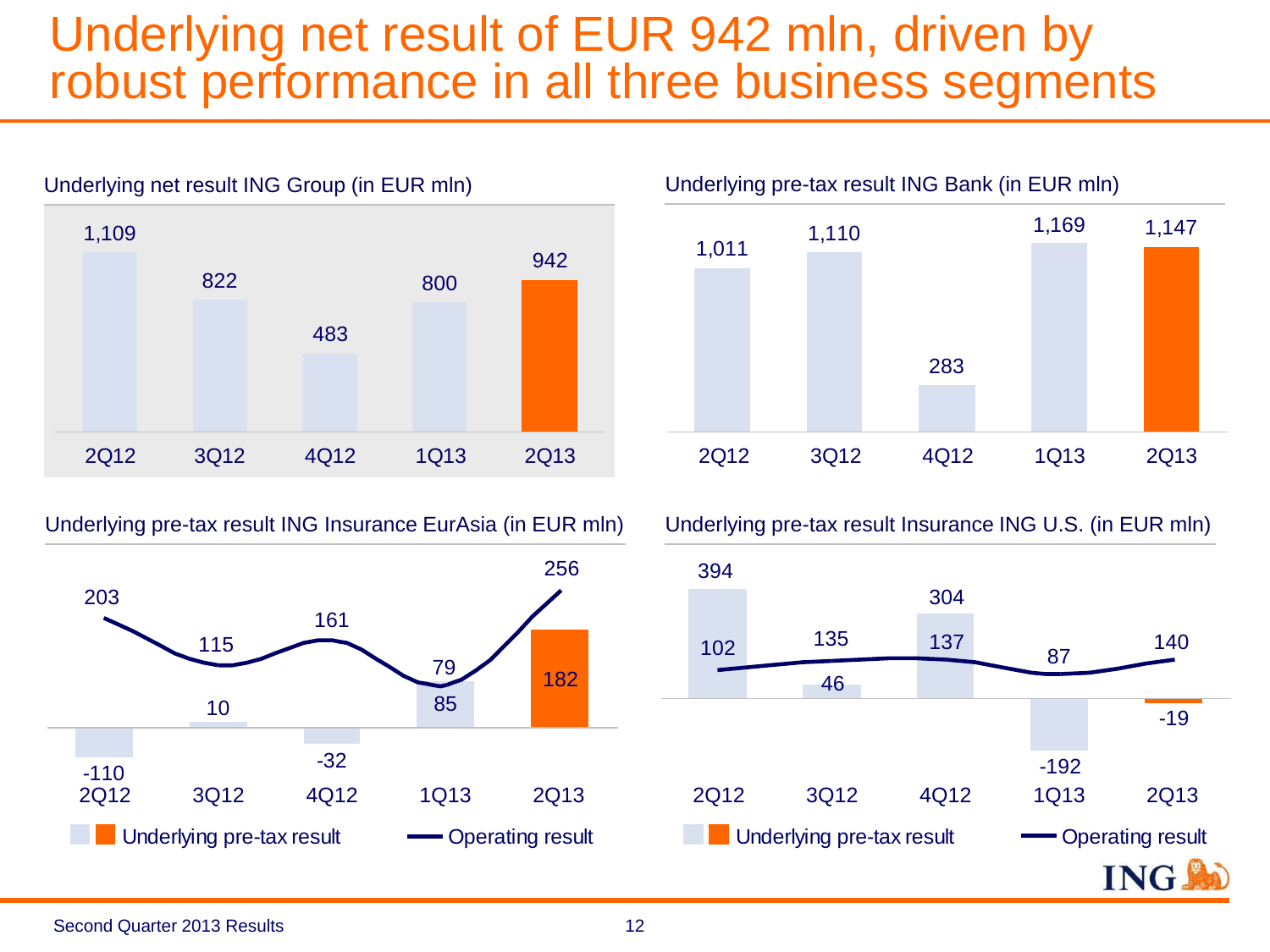#### ING Bank posted another strong quarter



- Gross result rose to EUR 1,762 mln, as the net interest margin continued to improve and ongoing cost-containment programmes yielded further expense savings
- Risk costs remained elevated amid the weak economic environment in Europe

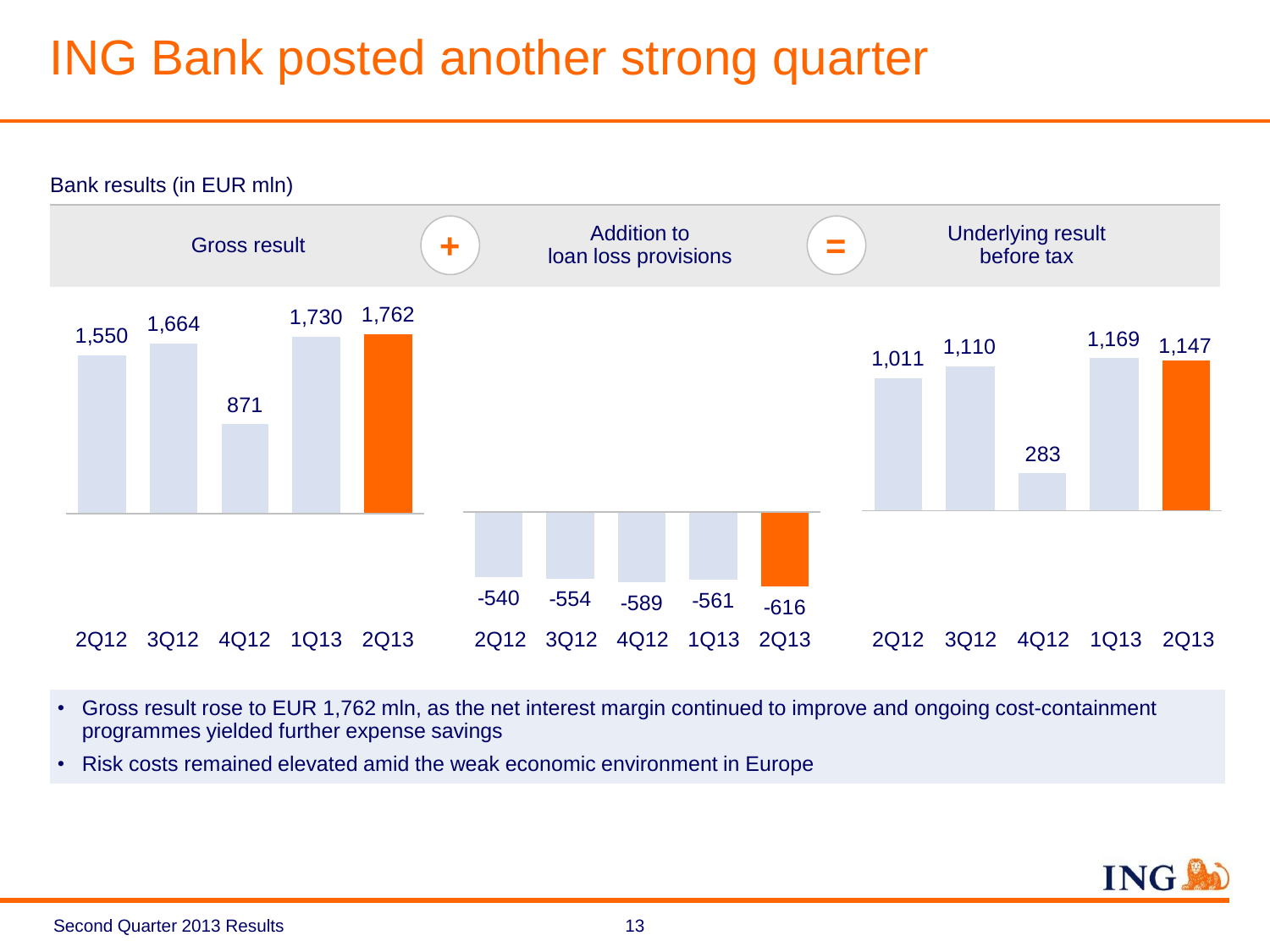#### Net interest margin rose to 142 bps



Underlying interest margin by quarter (in bps)

- Net interest result (in EUR mln)
- ING Bank (based on avg Balance Sheet)
- Lending (based on avg Client Balances)
- PCM/Savings&Deposits (based on avg Client Balances)

Average B/S remained flat in 2Q13 Bank Balance Sheet (in EUR bln)



- Net interest result increased 3.1% versus 1Q13
- Net interest margin improved to 142 bps, mainly driven by higher interest results while the average balance sheet remained stable
- Savings margins increased versus 1Q13
- Lending margins were up from 2Q12, reflecting repricing of the loan book, and stable from 1Q13
- The NIM is expected to remain at around these levels in the coming quarters

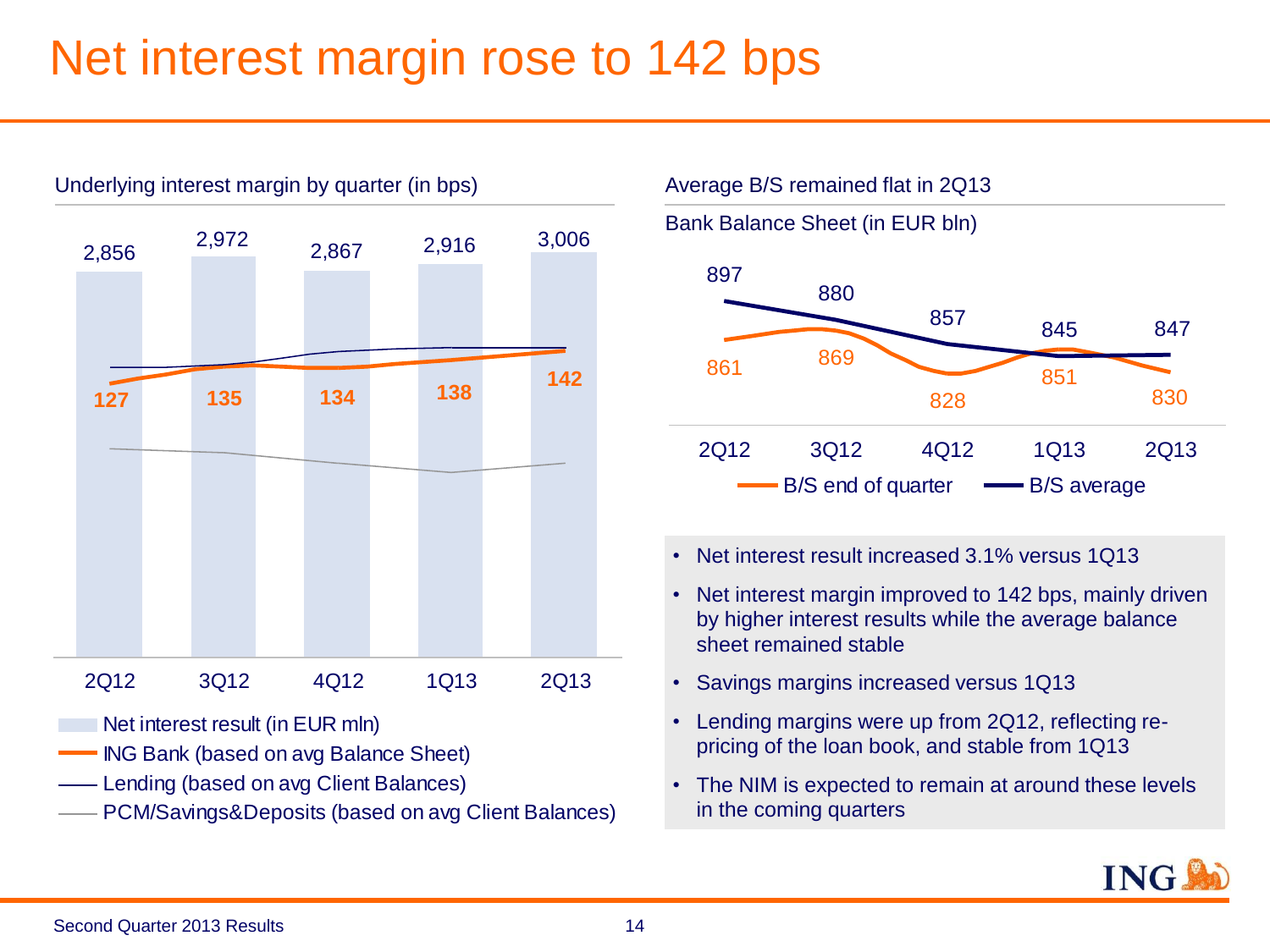### Operating expenses declined further in 2Q13



- Expenses rose slightly versus a year ago as the impact of cost savings initiatives and lower RED impairments were offset by significantly higher pension costs, the impact of collective labour agreements and higher regulatory expenses
- Excluding EUR 56 mln higher pension costs, which were largely caused by a decrease of the discount rate, and excluding the EUR 38 mln refund from the old DGS in Belgium in 2Q12, operating expenses declined by 2.3% versus 2Q12
- Cost/income ratio improved to 54.3% versus target of 50-53% by 2015

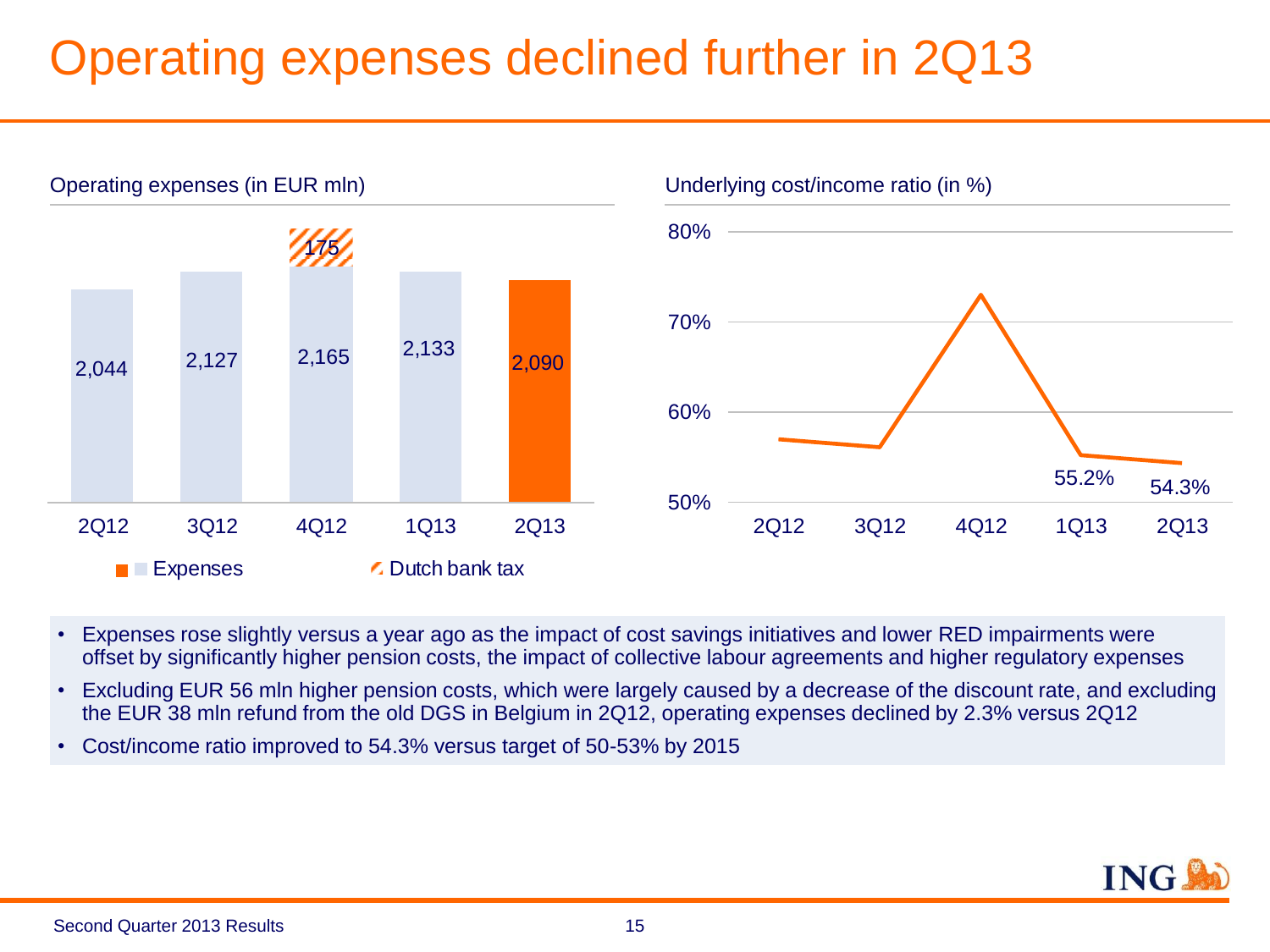#### Cost-saving programmes on track

|             |                                     | Announced | Cost<br>savings<br>achieved | Cost<br>savings<br>by $20\bar{1}5$ | <b>Total</b><br>cost<br>savings | Total<br><b>FTE</b><br>reduction |
|-------------|-------------------------------------|-----------|-----------------------------|------------------------------------|---------------------------------|----------------------------------|
|             | <b>Retail Banking</b><br><b>NL</b>  | 3Q11/4Q12 | 194                         | 430                                | 450                             | 4,100                            |
| <b>Bank</b> | <b>ING Bank</b><br><b>Belgium</b>   | 4Q12      | 20                          | 150                                | 150                             | 1,000                            |
|             | <b>Commercial</b><br><b>Banking</b> | 3Q12      | 65                          | 260                                | 315                             | 1,000                            |
|             | <b>Total</b><br><b>Bank</b>         |           | 279                         | 840                                | 915                             | 6,100                            |

#### Restructuring programmes (in EUR mln)

- In 3Q11 and 2H12, cost-saving initiatives were announced for Retail NL, ING Belgium and Commercial Banking to improve future performance and reduce annual expenses by a combined EUR 840 mln by 2015
- Cost savings realised so far are EUR 279 mln, with a total reduction of 3,440 FTEs
- Cost savings still to be achieved by 2015 amount to EUR 561 mln for the Bank
- ING will continue to further optimise its cost structure (e.g. overhead costs) and additional cost savings are being investigated

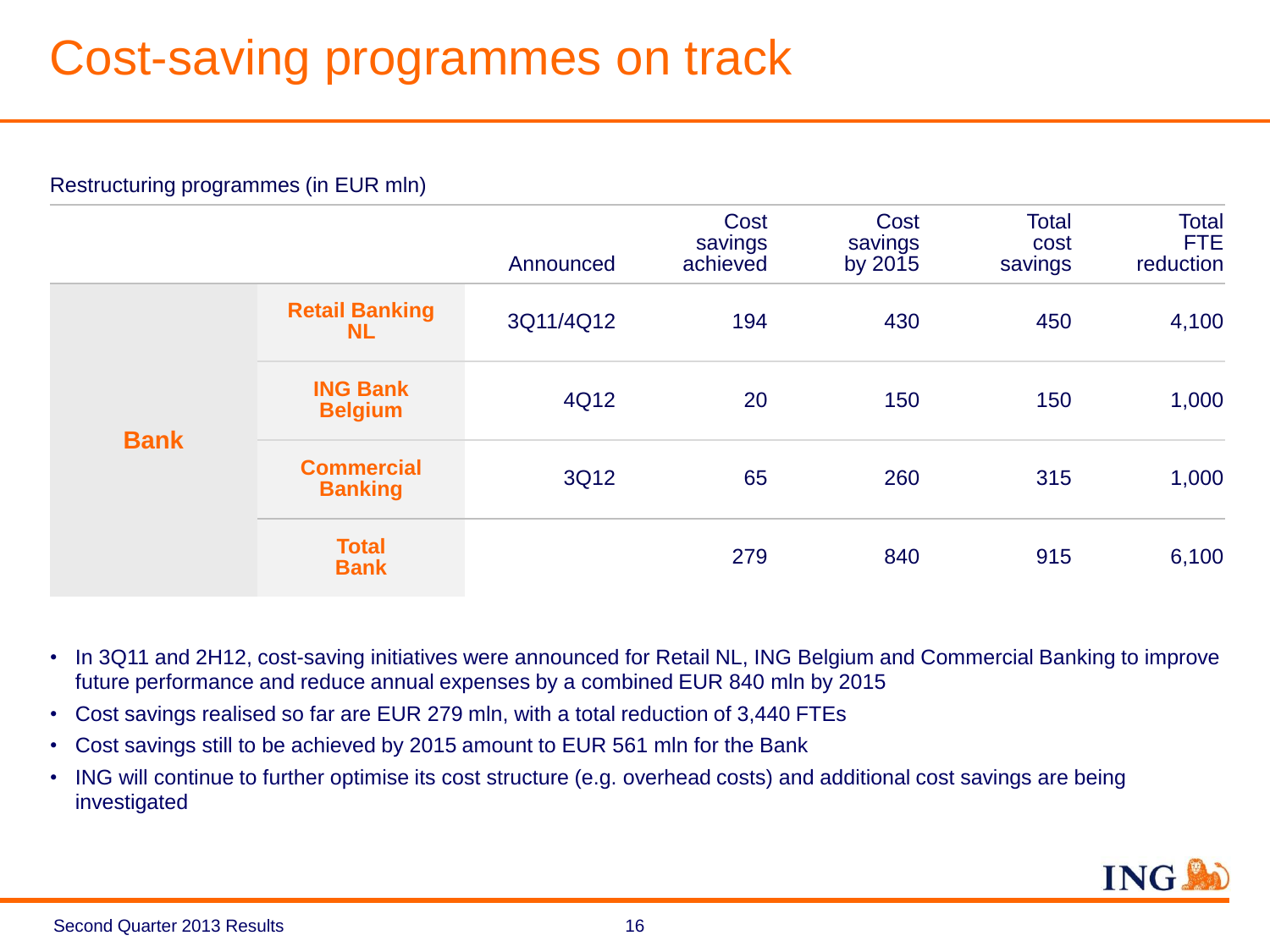#### Risk costs remained elevated in 2Q13



- Risk costs increased by EUR 55 mln to EUR 616 mln, driven by General Lending & Transaction Services (TS) and Retail International
- Risk costs at General Lending & TS rose from a very low level of EUR 5 mln in 1Q13 to EUR 44 mln in 2Q13. The EUR 23 mln increase in Retail international reflects additional provisioning for a restructured CMBS
- Risk costs for Dutch mortgages and Real Estate Finance were flat versus 1Q13. Risk costs Business Lending NL down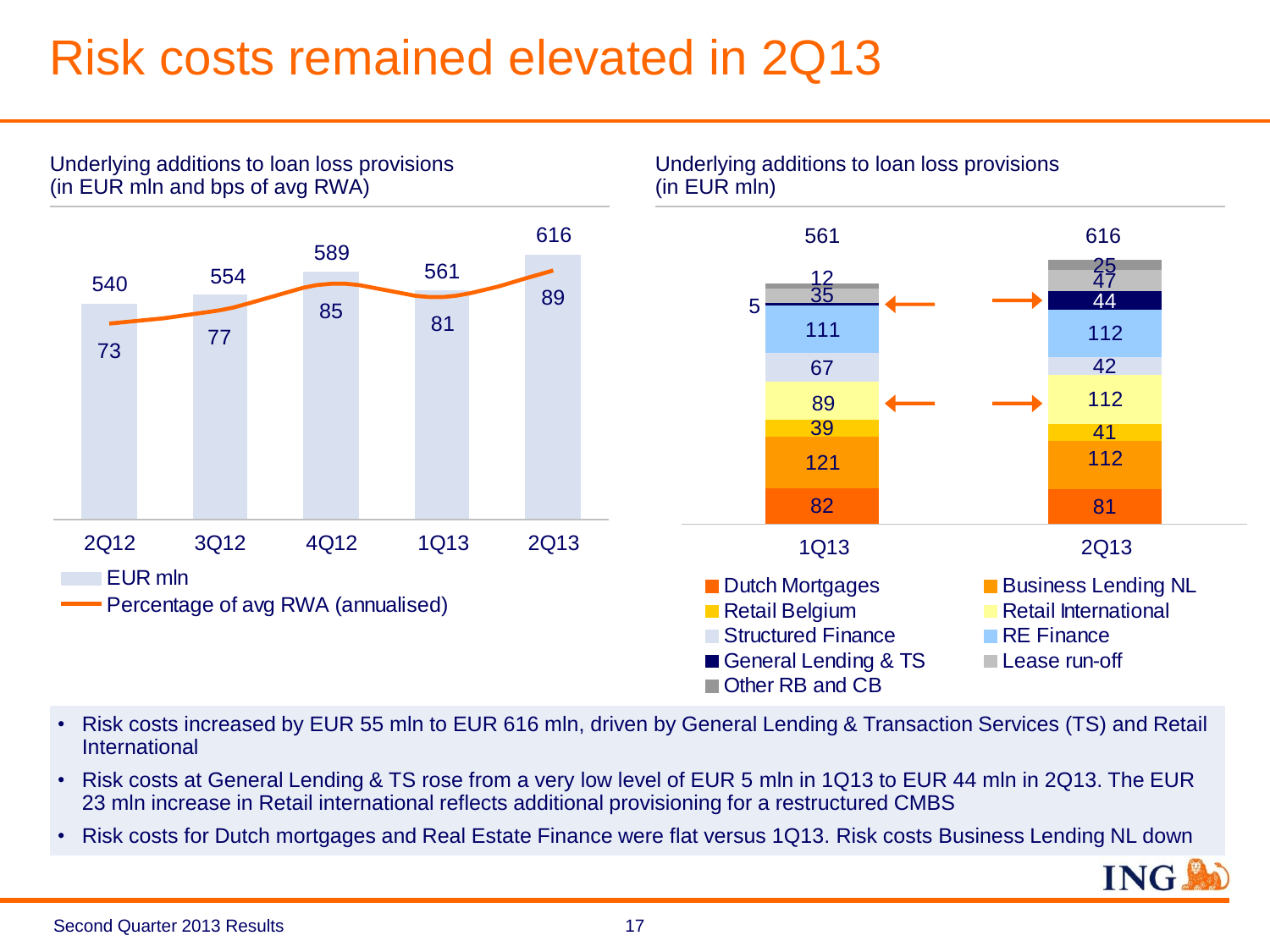#### NPL ratio increased slightly to 2.8%



NPL ratio (in %)

|                                            | 2Q13 | 1Q13 |
|--------------------------------------------|------|------|
| <b>Retail Banking</b>                      |      |      |
| - Dutch Mortgages                          | 1.6  | 1.5  |
| - Business Lending NL                      | 6.4  | 6.0  |
| - Retail Belgium                           | 3.2  | 3.2  |
| - Retail International                     | 1.6  | 1.5  |
| <b>Commercial Banking</b>                  |      |      |
| - Structured Finance                       | 2.2  | 2.0  |
| - RE Finance                               | 10.4 | 8.1  |
| - General Lending & TS                     | 1.9  | 2.0  |
| - Lease run-off                            | 13.7 | 12.0 |
| <b>Other Retail and Commercial Banking</b> |      |      |
| - Other RB and CB                          | 3.1  | 2.4  |
| Total / average                            | 2.8  | 2.6  |
|                                            |      |      |

- The increase of the NPL ratio from 2.6% in 1Q13 to 2.8% in 2Q13 was due in large part to one REF file in Spain which was sold in July 2013. On a pro-forma basis, the NPL ratio increased modestly to 2.7%
- The modest pro-forma increase of 0.1%-point versus 1Q13 is due to lower credit outstandings and slightly higher NPLs
- The NPL ratio for Business Lending NL, Real Estate Finance and Lease run-off remained relatively high in 2Q13
- The NPL ratio for Dutch mortgages increased slightly, but remained at a modest 1.6%

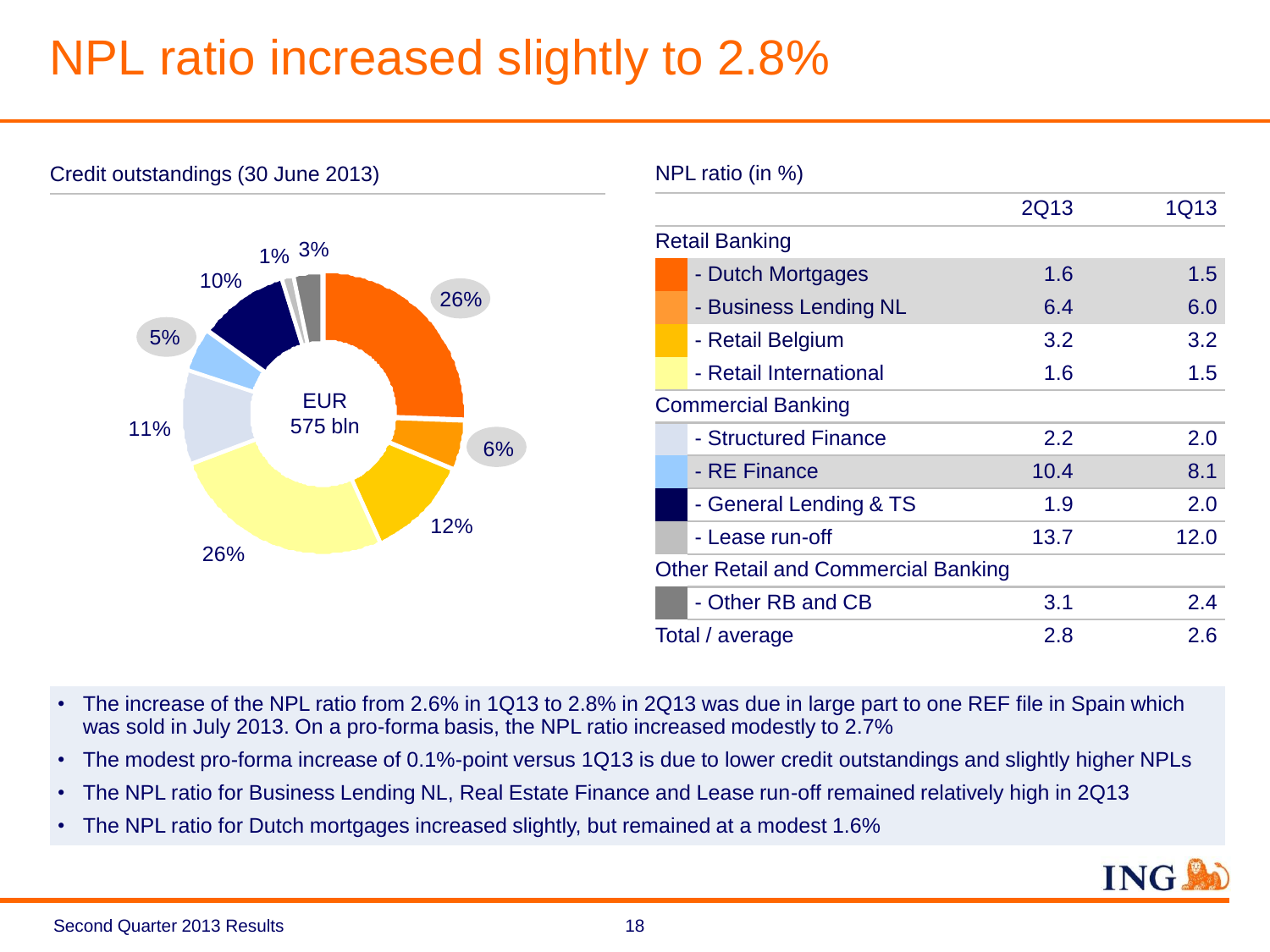#### Provisions continue to exceed write-offs



- Net additions to loan loss provisions and write-offs have increased in the past years, reflecting the recessionary environment
- Net additions to loan loss provisions have structurally outweighed write-offs resulting in a higher stock of provisions
- ING's coverage ratio, defined as the stock of provisions divided by the NPLs was 36.4% in 2Q13
- ING's loan book is well collateralised: approximately 80% of the portfolio consists of secured lending such as mortgages, Real Estate Finance, Leasing and Structured Finance

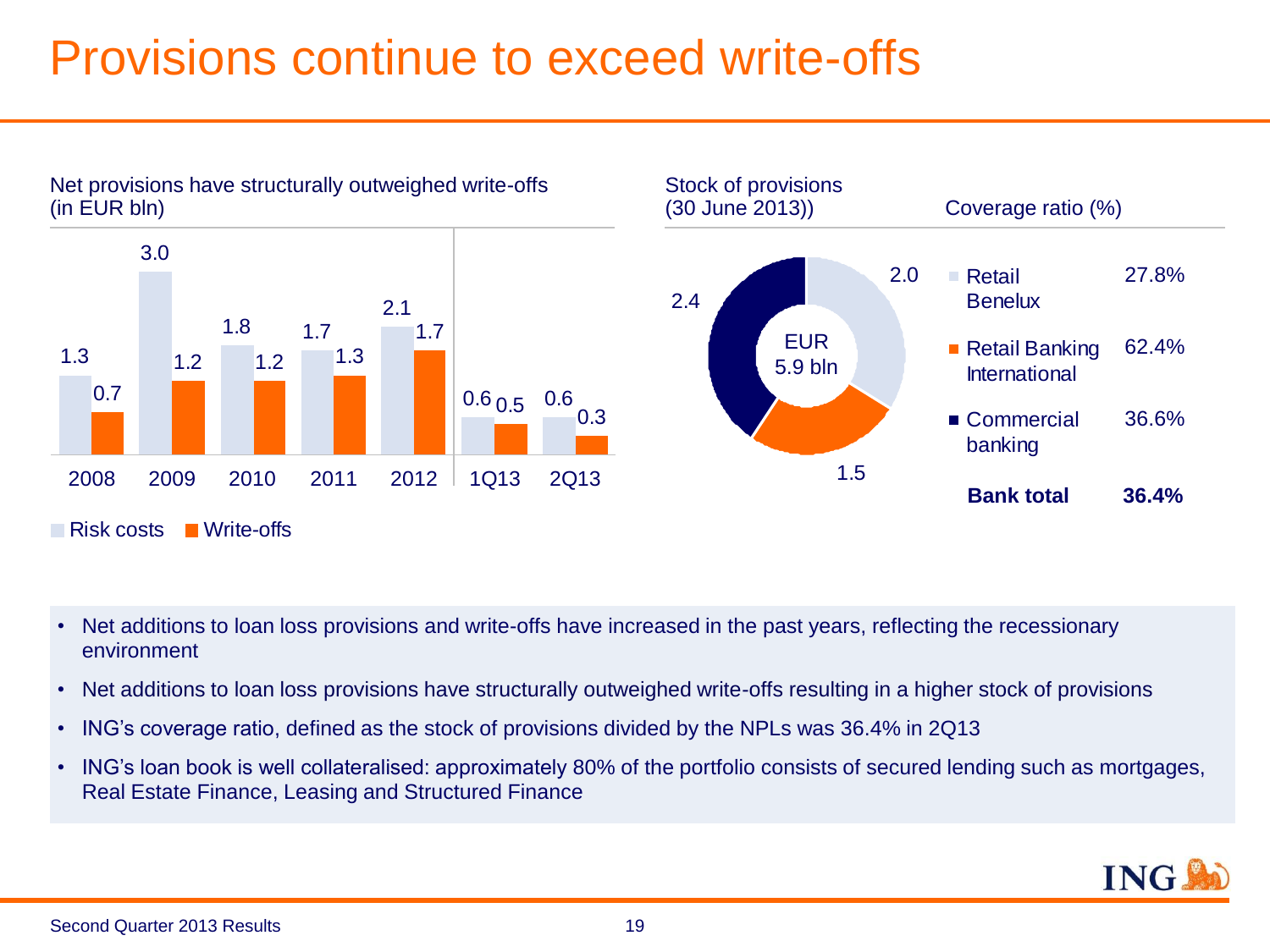### Risk costs Business Lending NL down versus 1Q13



Business Lending NL (30 June 2013)





Risk costs down, but expected to remain elevated

- Risk costs up versus 2Q12, but down versus 1Q13
- The NPL ratio increased to 6.4%, from 6.0% in 1Q13
- The NPL ratio remains relatively high in retail non-food, builders & contractors and transportation & logistics
- Given the weak economic environment in the Netherlands, risk costs are expected to remain elevated

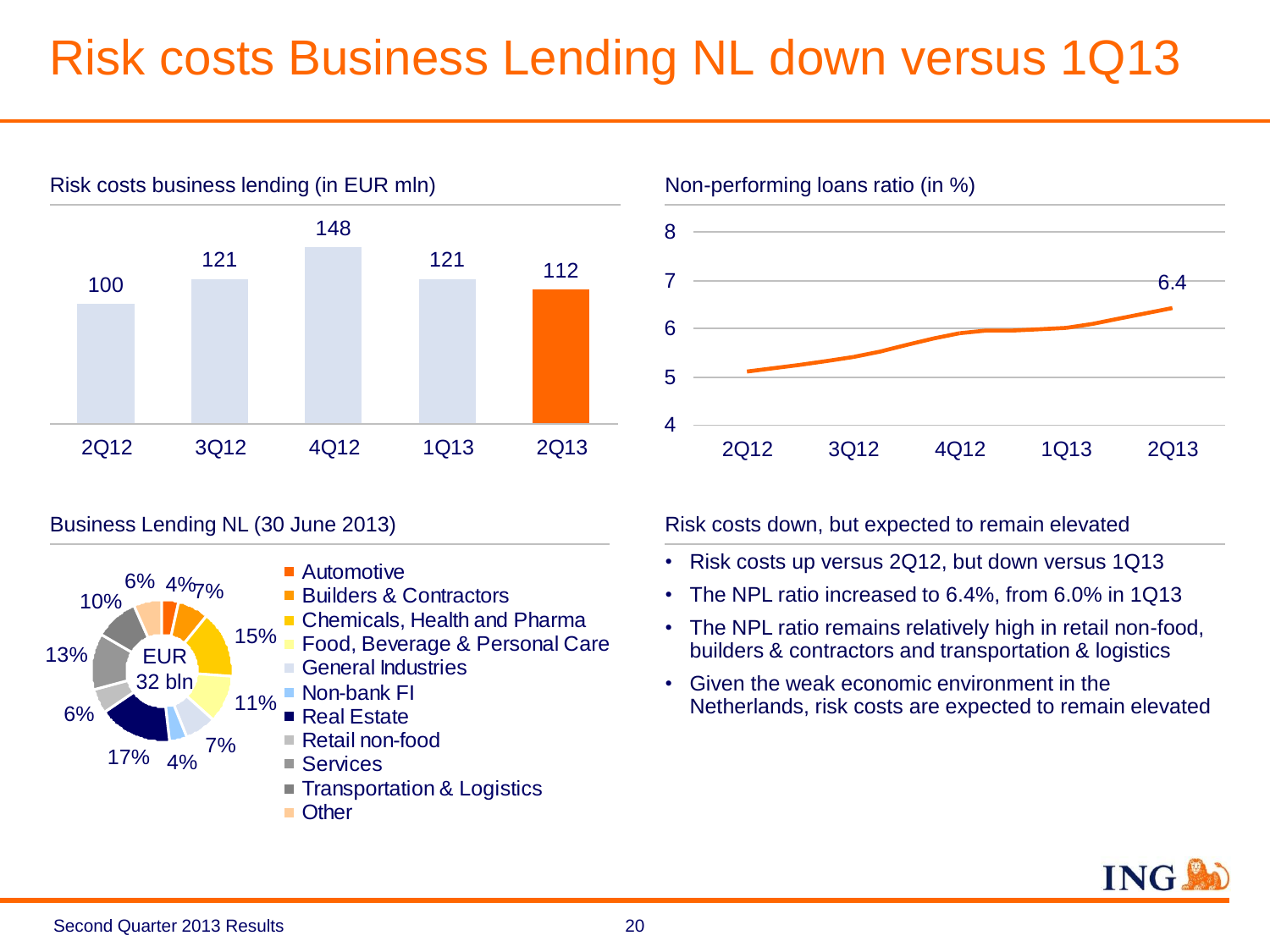#### Risk costs Real Estate Finance stable from 1Q13





\* Credits outstanding

(30 June)\*



- Non-performing loans ratio (in %)  $\bullet$  Risk costs for Real Estate Finance were EUR 112 mln, down from 2Q12 and stable from 1Q13
	- Risk costs were concentrated in the Netherlands and Spain
	- The NPL ratio rose to 10.4%, mainly due to one Spanish file that was sold in July 2013. On a pro-forma basis, the NPL ratio was 8.8%
	- The NPL ratio for REF NL rose slightly to 6.6%
	- LTV of total REF rose slightly to 74%, from 72% in 1Q13, reflecting lower values of real estate assets
	- Risk costs in REF are expected to remain elevated at around these levels given deteriorating European commercial real estate markets

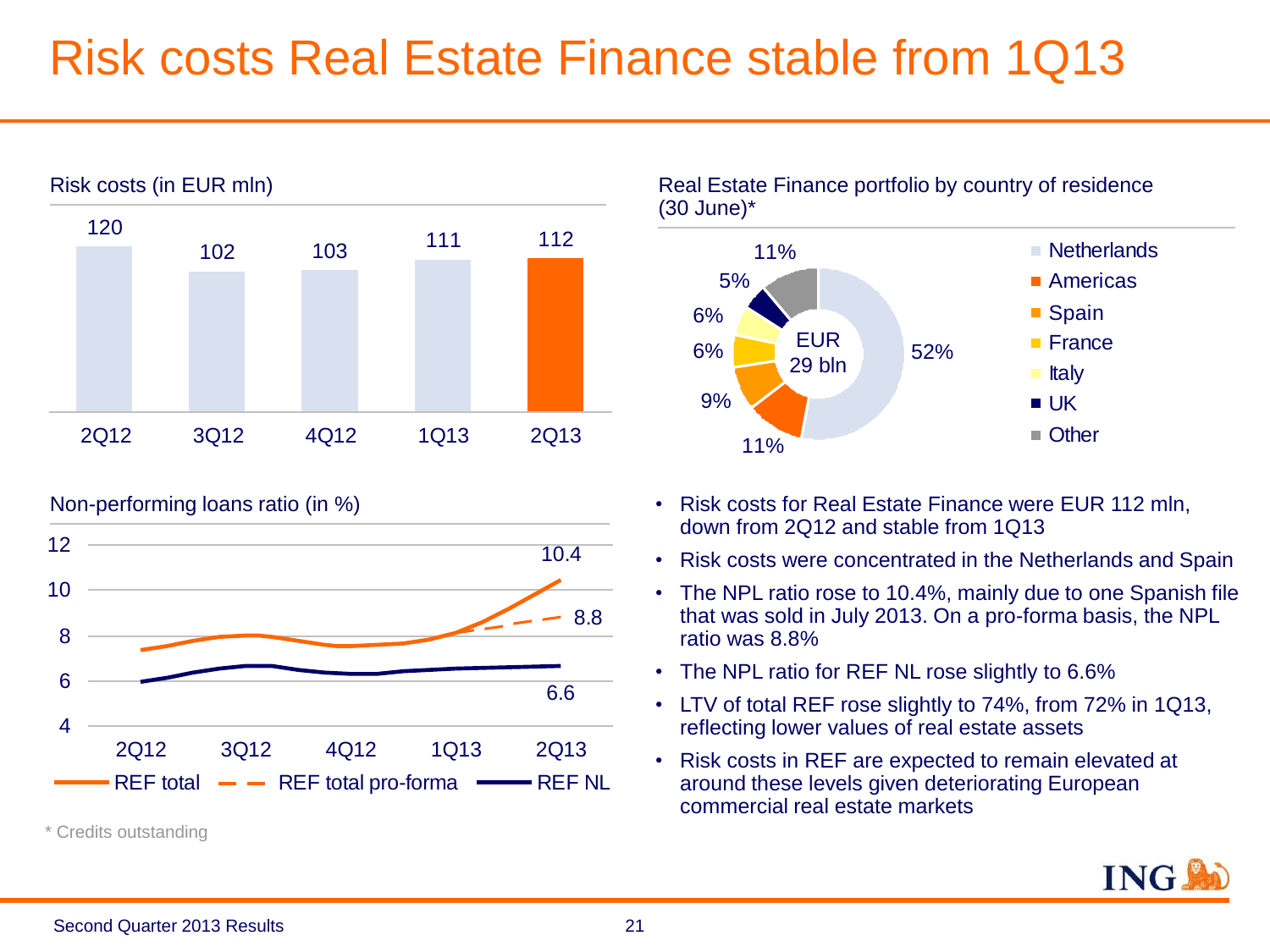#### NPL ratio Dutch mortgages rose slightly to 1.6%



Coverage ratio based on NPL and 90+ days arrears







- The NPL ratio increased marginally to 1.6%
- 90+ days arrears remained flat at 0.9%
- Average LTV increased to 91%, from 90% in 1Q13
- Given the continuing weakness in the housing market and the broader Dutch economy, loan loss provisions on the mortgage portfolio are expected to remain at around this

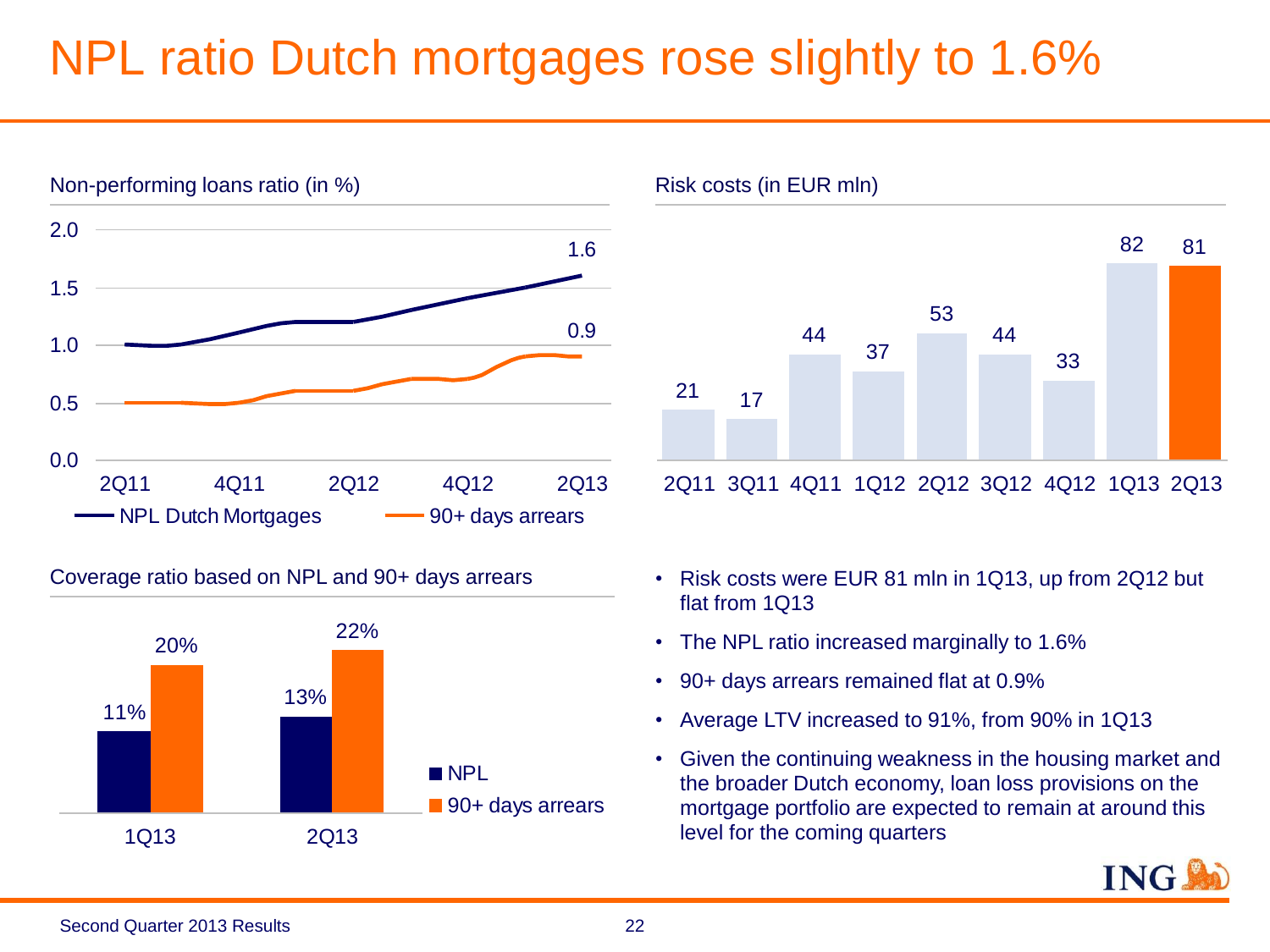#### LTVs do not reflect additional collateral

Dutch mortgage portfolio by product type (%)

- 
- Interest only (mixed)
- **Investment**
- $\blacksquare$  Life insurance
- Savings
- Annuity
- Other



80% of mortgages are accumulating additional covers for at least partial repayment

- House prices have declined by 18% since the peak in June 2008, leading to an average LTV of 91%
- House prices declined only 0.3% in 2Q13 from 1Q13
- Percentage LTV > 100% for ING Bank (excl. NHG), is approximately 35% of total portfolio
- LTVs do not include additional collateral built via Savings, Investment or Life Insurance mortgages
- 19% of ING's Dutch mortgage portfolio is covered by the National Mortgage Guarantee (NHG)

#### Percentage LTV > 100% for the Interest Only mortgages (excl. NHG) is 11%

| <b>NHG</b> | I TV       | <b>ITV</b> | I TV     |
|------------|------------|------------|----------|
|            | $\leq$ 80% | 80-100%    | $>100\%$ |
| $4\%$      | 58%        | <b>27%</b> | $11\%$   |

#### Y-o-Y house price decline seems to have reached its trough\*



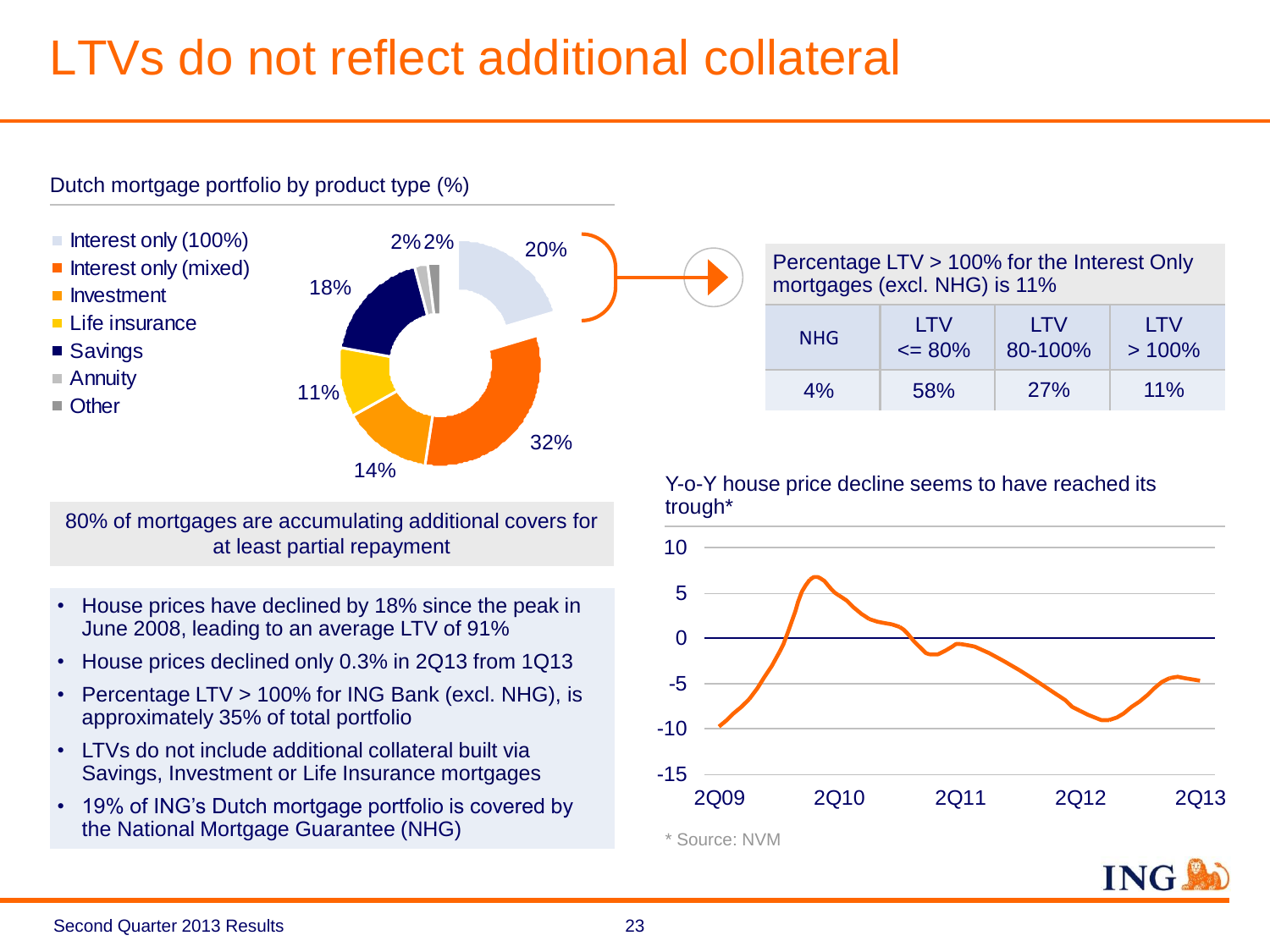## Insurance EurAsia

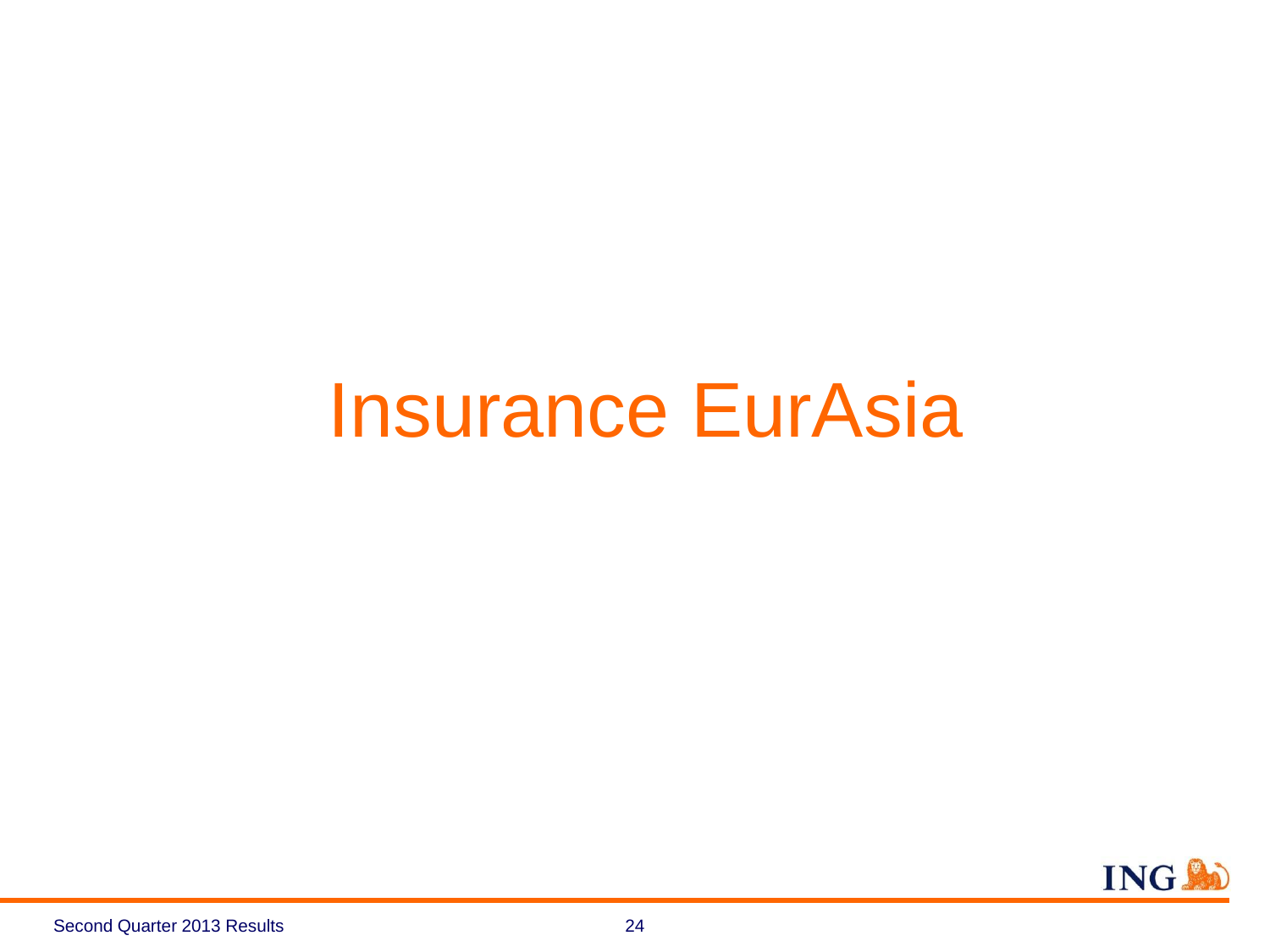#### Insurance EurAsia results improved vs 2Q12 and 1Q13



Operating result

- Operating result up vs 2Q12 due to lower expenses, an improvement in the Non-life results and lower funding costs
- Increase vs 1Q13 due to seasonally higher dividend income, improved Non-life results and lower funding costs
- In 1Q13, the Corporate Line included a non-recurring loss of EUR 31 mln on a reinsurance contract



- The underlying result improved strongly from EUR -110 mln in 2Q12 to EUR 182 mln in 2Q13, largely due to lower impact of market related items
- Increase versus 1Q13 mainly due to a higher operating result



- Sales (at constant FX) declined 20.3% y-o-y due to a 64.0% decline in sales in the Benelux, partly offset by a 36.0% growth in CRE.
- Sales fell 32.3% (at constant FX) vs 1Q13, as the first quarter included seasonally higher corporate pension renewals in the **Netherlands**

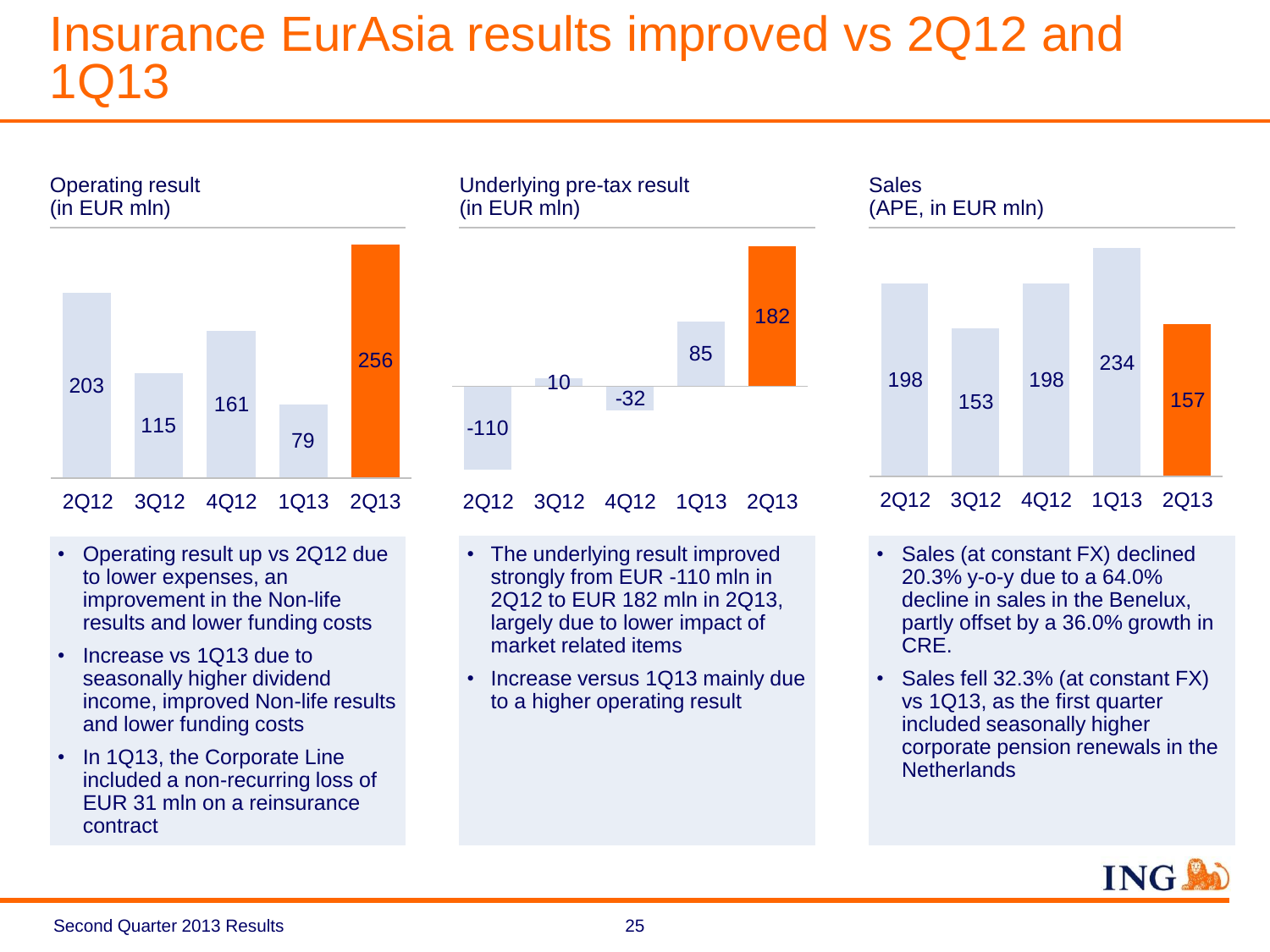#### EurAsia income flat from 2Q12, but strongly up from 1Q



- The investment margin was EUR 194 mln, down 1.0% from 2Q12 due to the impact from the low yield environment and lower dividends reflecting the reduction in the equity exposure
- Increase of 52.8% vs 1Q13 largely due to seasonally higher dividends received in the Benelux



- Fees and premium-based revenues declined 1.1% from 2Q12 to EUR 351 million, as lower premium income in the Dutch retail life business was partly offset by higher revenues in CRE and IIM
- Decrease versus 1Q13 driven by seasonality in the corporate pensions business in NL



- 56 44 40 47 69 44 40 47 36 2Q12 3Q12 4Q12 1Q13 2Q13 Benelux **CRE**
- The technical margin was EUR 105 million, up 6.1% from 2Q12 and 22.1% from 1Q13, mainly reflecting the decrease of unitlinked guarantee provisions in the current quarter following an increase in market interest rates

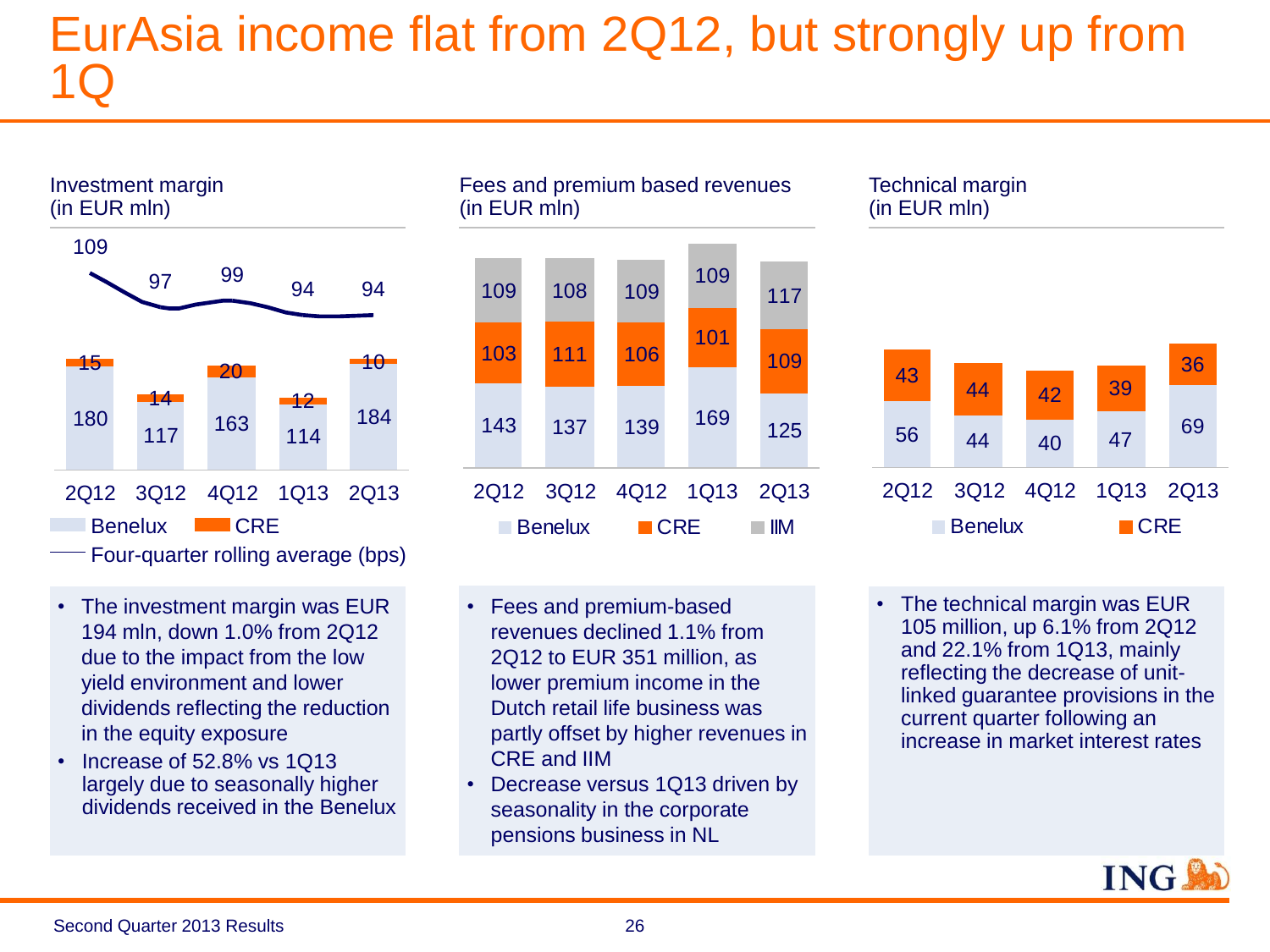#### Administrative expenses down from 2Q12 and 1Q13



Life & IM administrative expenses (in EUR mln)

\* Savings are coming through in administrative expenses (total)

- Life Insurance & Investment Management administrative expenses declined by 3.1% versus 2Q12 and 5.4% versus 1Q13, reflecting the impact of the transformation programme in the Benelux and strong cost control throughout Europe
- These impacts more than offset higher pension costs in the Netherlands compared to one year ago
- The administrative expenses/income ratio improved to 42.5% in 2Q13, from 43.8% in 2Q12 and 49.5% in 1Q13

Transformation programme is already yielding cost savings (in EUR mln)

|                      | Achieved in<br>1H2013 | By end<br>2014 |
|----------------------|-----------------------|----------------|
| Cost savings*        | $65$ mln              | 200 mln        |
| <b>FTE</b> reduction | <b>506 FTE</b>        | 1,350 FTE      |

• ING will continue to further optimise its cost structure and additional cost savings are being investigated

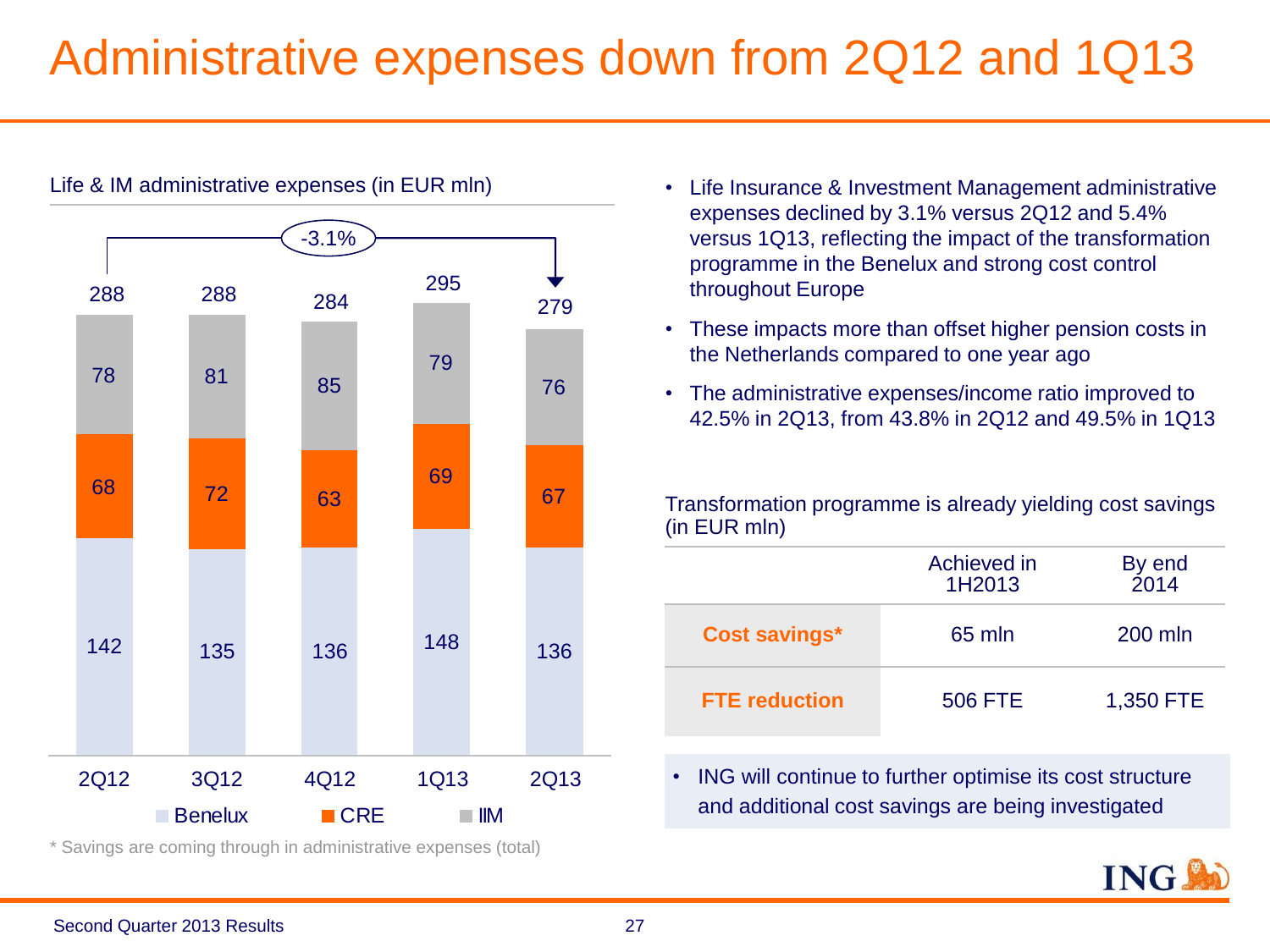## Insurance ING U.S.

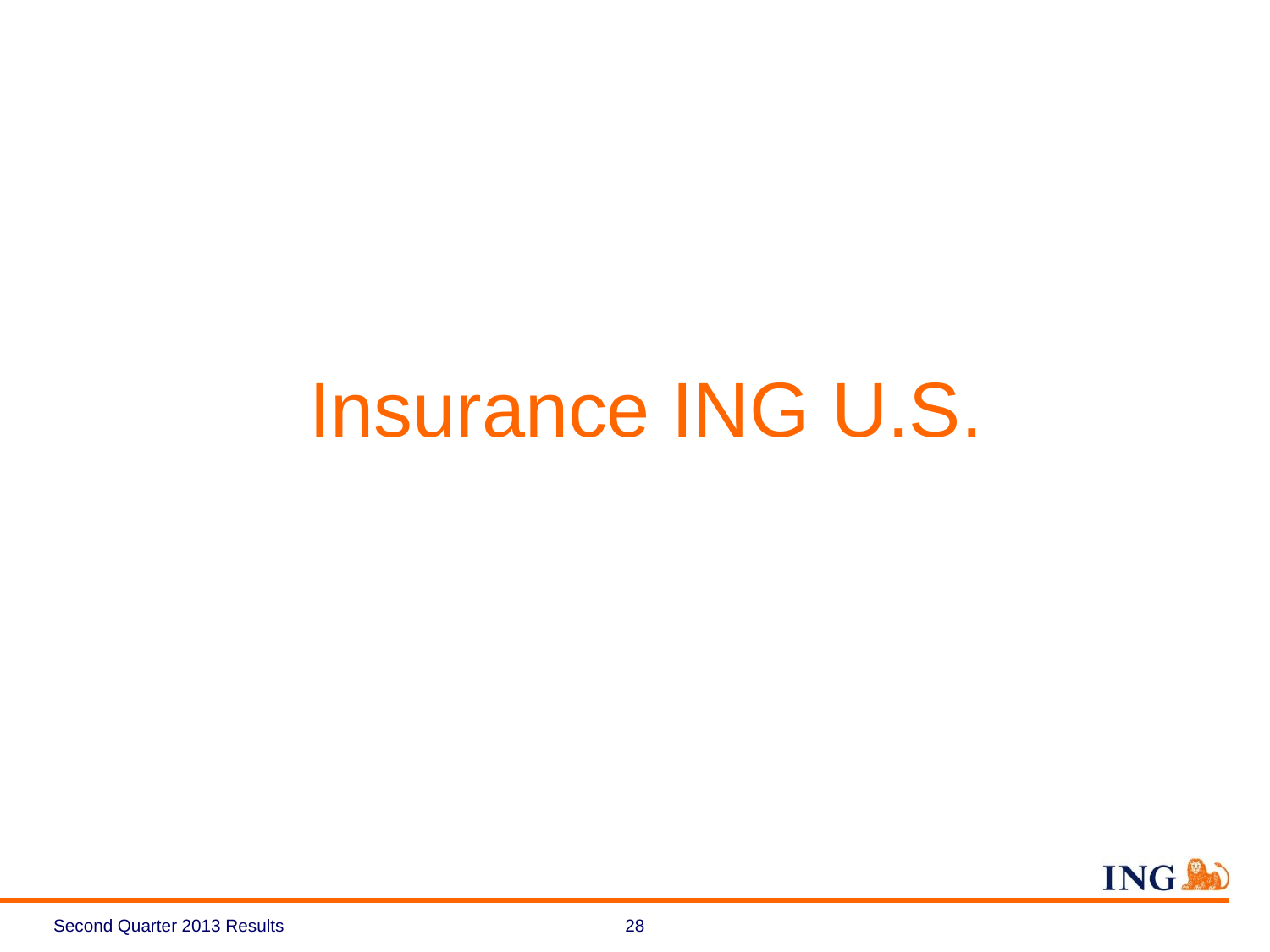### Insurance US and IIM posted strong operating result

Operating result Insurance US/IIM (in EUR mln)



- The operating result for Insurance US increased 3.6% vs 2Q12 and 13.6% vs 1Q13 (both ex FX), driven by higher fees and premium-based revenues
- IIM posted a second quarter operating result of EUR 27 mln, up from 2Q12 and 1Q13

Underlying pre-tax result Insurance US/IIM (in EUR mln)



• The underlying pre-tax result declined both from 2Q12 and 1Q13, primarily due to negative revaluations on certain assets and due to increased volatility in interest rates during the quarter

• Underlying results from the US Closed Block VA continued to reflect market volatility as hedges are focused on protecting regulatory and rating agency capital rather than mitigating IFRS earnings volatility

2Q12 3Q12 4Q12 1Q13 2Q13

Underlying pre-tax result US Closed

136

-349

-112

Block VA (in EUR mln)

-348

216

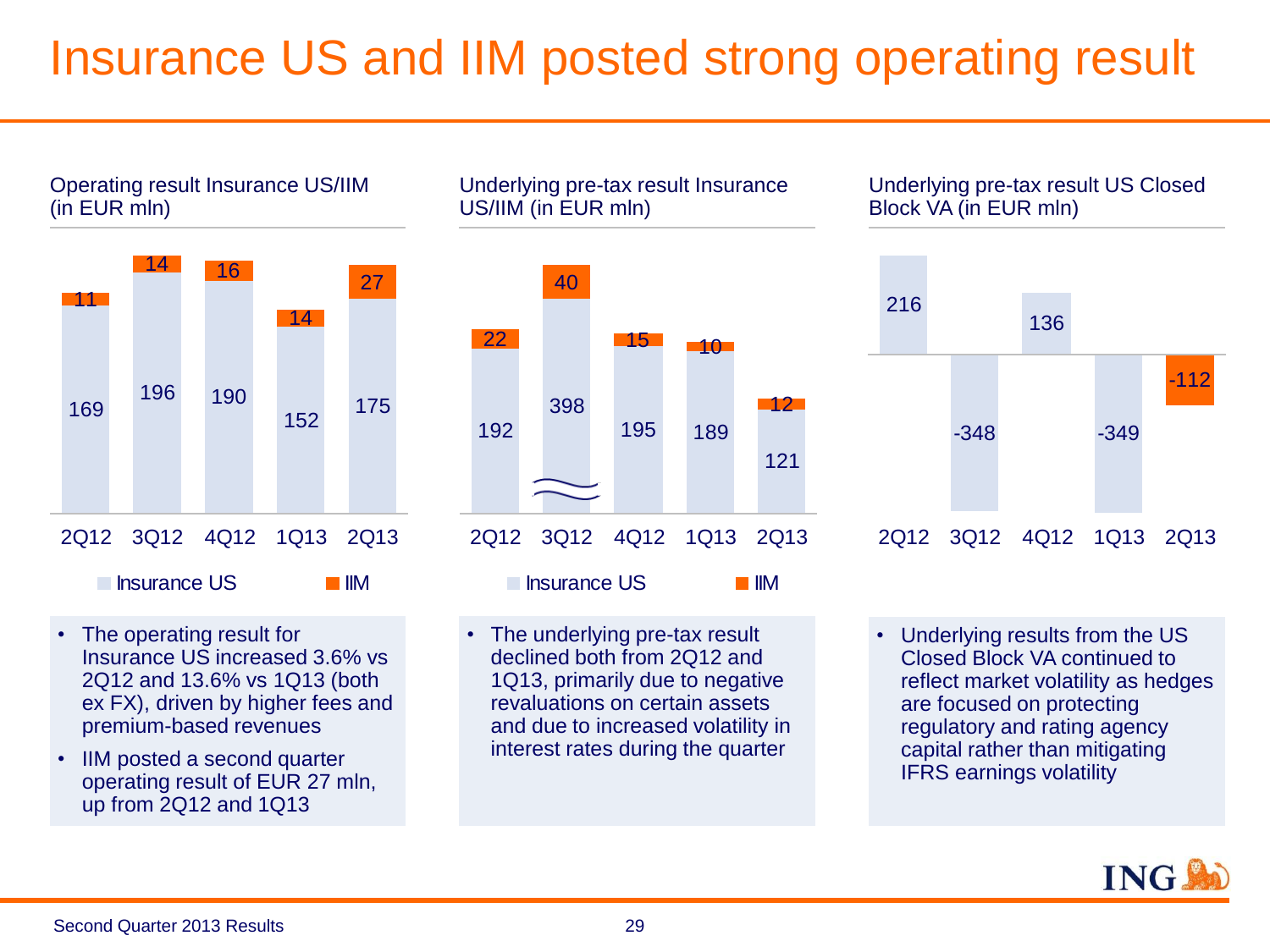# Wrap up

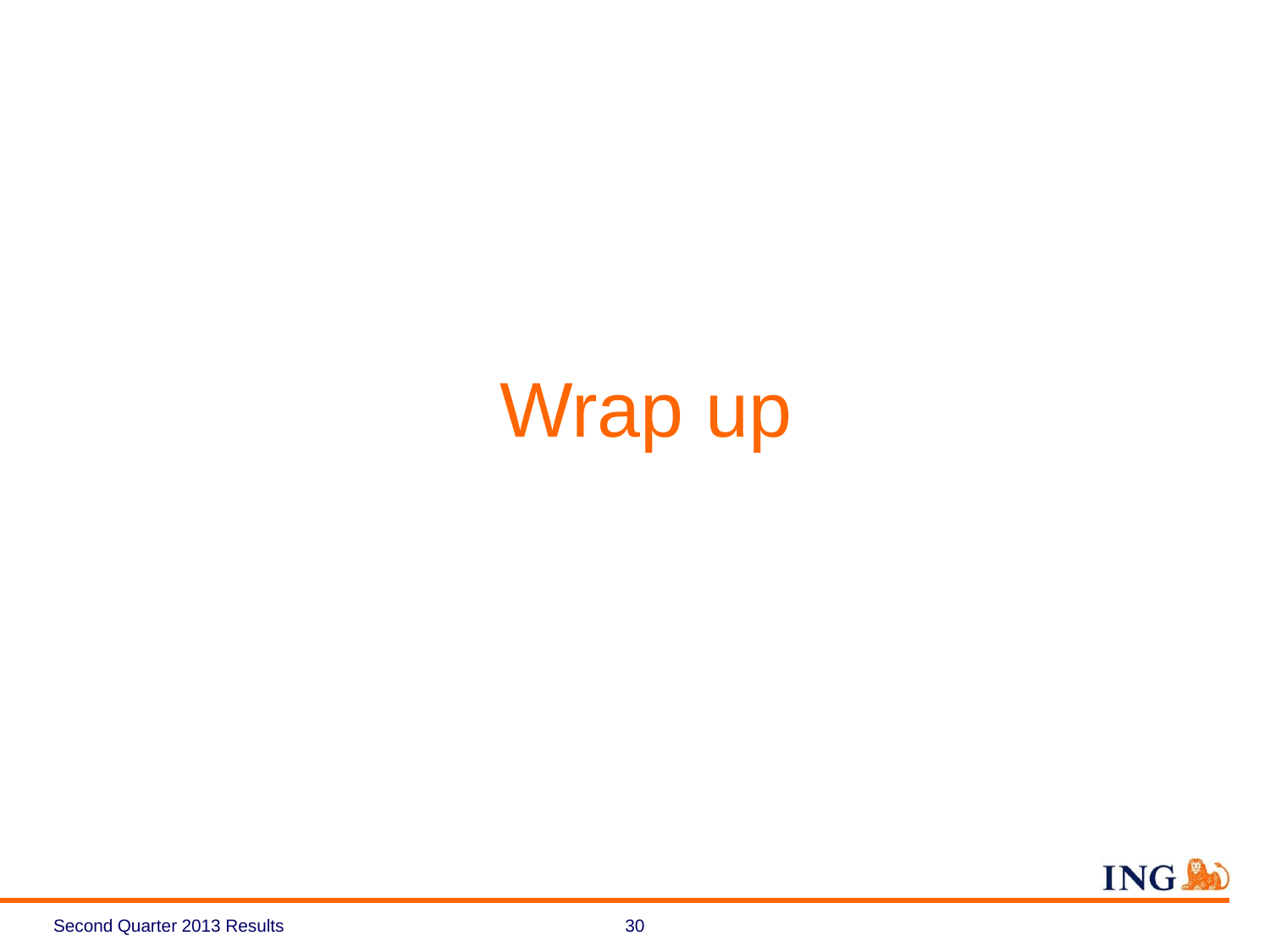#### Wrap up

- Good progress on restructuring
	- U.S. IPO launched
	- Double leverage reduced to EUR 4.4 bln
	- Relevant parts of WUB transferred to Nationale-Nederlanden Bank
- Group posted an underlying net profit of EUR 942 mln driven by robust performance in all three business segments
- Bank posted another strong quarter, with a pre-tax result of EUR 1,147 mln, supported by an improvement of the net interest margin to 142 bps and strict cost control
- The operating result of Insurance EurAsia showed a substantial improvement vs both 2Q12 and 1Q13, supported by expense reductions from the transformation programme announced last year and higher Non-life results
- Insurance U.S. posted solid operating performance, driven by higher fees and premium based revenues, reflecting net inflows from the Retirement and IIM businesses

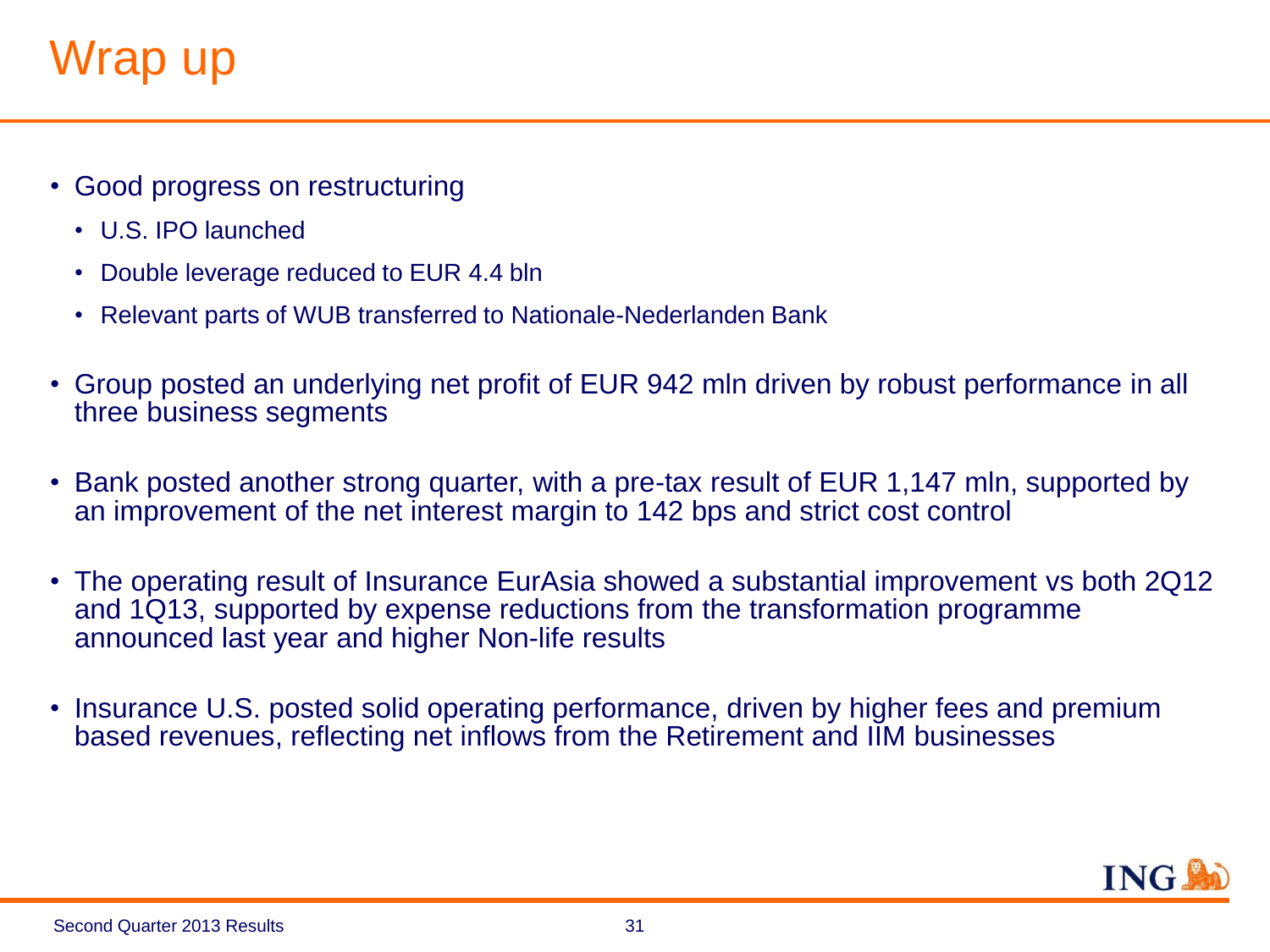# Appendix

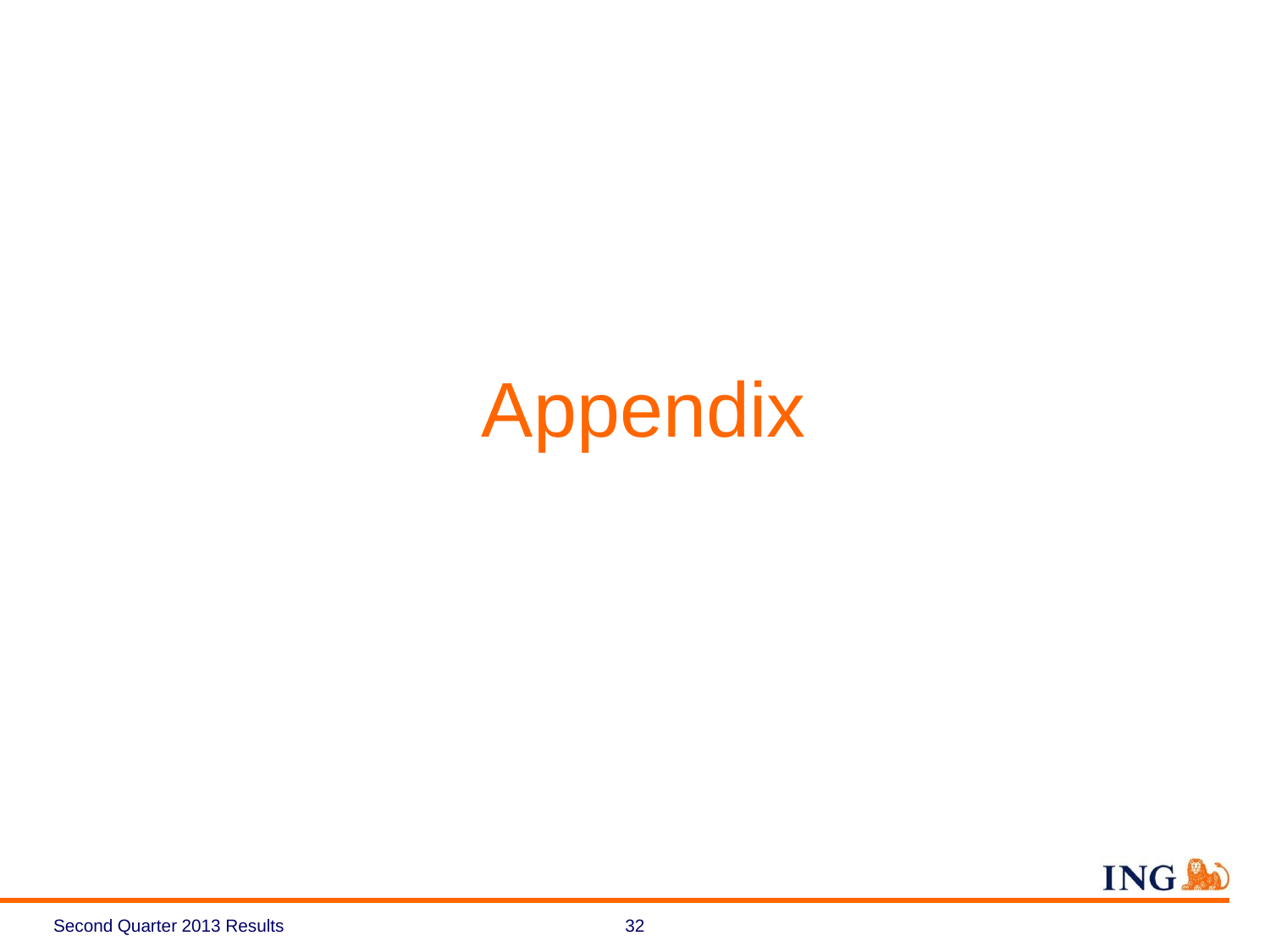#### Pro-forma ING Group capital structure at 30 June 2013



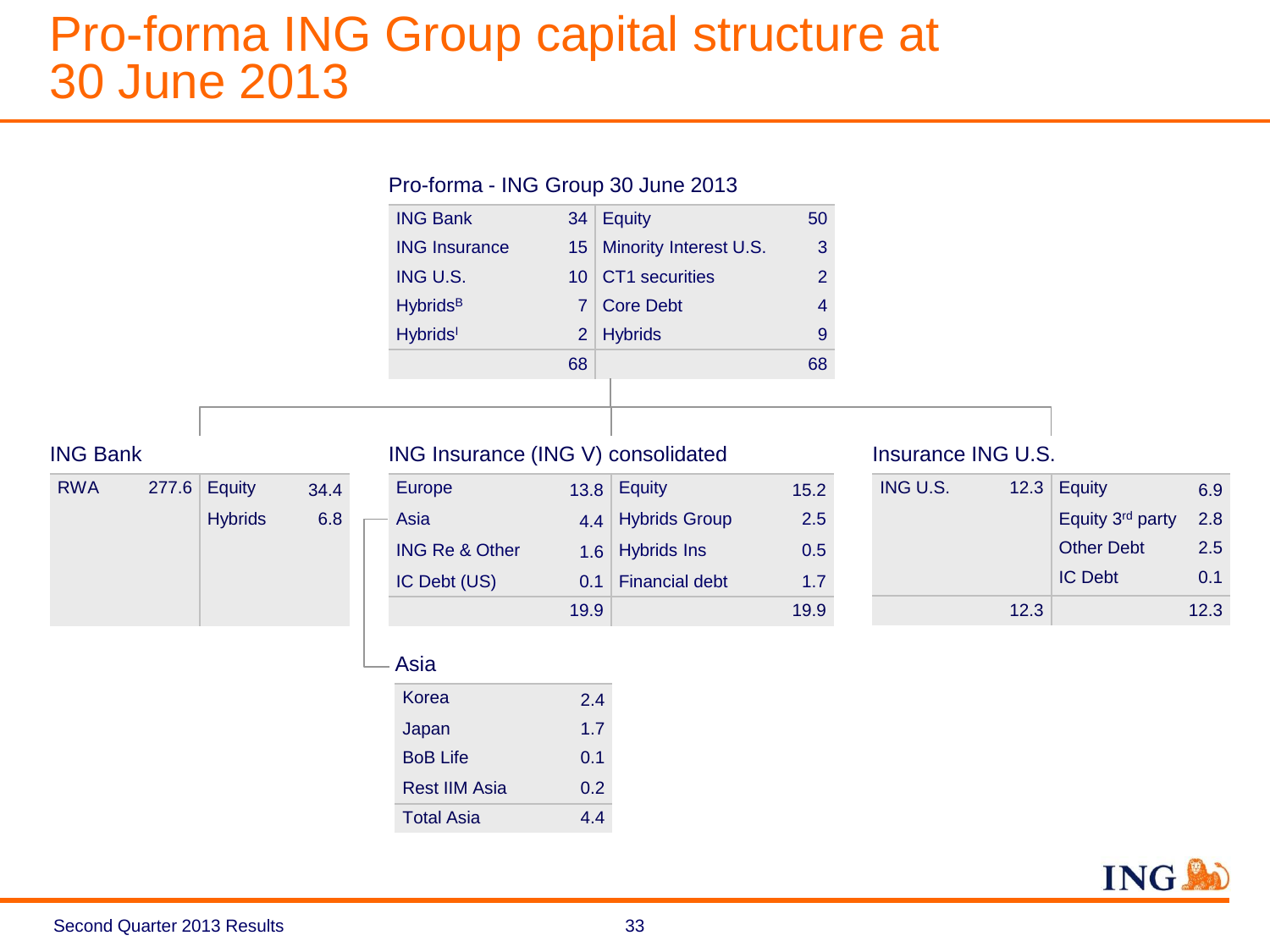### Pro-forma CRD IV core Tier 1 ratio fully-loaded 10.2%

| Impact CRD IV 2Q2013 (pro-forma) (EUR bln) |                               |             |                          |  |
|--------------------------------------------|-------------------------------|-------------|--------------------------|--|
|                                            | <b>Core Tier</b><br>1 capital | <b>RWAs</b> | CT <sub>1</sub><br>ratio |  |
| 30 June 2013 (after payment to Group)      | 32.8                          | 277.6       | 11.8%                    |  |
| <b>Impact Basel III RWAs</b>               |                               | $+18.0$     |                          |  |
| <b>Deduct minorities</b>                   | $-0.5$                        |             |                          |  |
| Basel III impact (immediate elements)      | 32.3                          | 295.6       | 10.9%                    |  |
| Revaluation reserve debt securities        | $+0.8$                        |             |                          |  |
| Revaluation reserve equity securities      | $+1.2$                        |             |                          |  |
| Revaluation reserve real estate own use    | $+0.3$                        |             |                          |  |
| Defined benefit pension fund assets        | $-2.6$                        |             |                          |  |
| <b>Intangibles</b>                         | $-0.5$                        |             |                          |  |
| <b>DTA</b>                                 | $-0.8$                        |             |                          |  |
| <b>Other</b>                               | $-0.5$                        |             |                          |  |
| Pro-forma core Tier 1 ratio (fully loaded) | 30.2                          | 295.6       | 10.2%                    |  |

#### CRD IV core Tier 1 ratio

- DNB has allowed Dutch banks to apply a regulatory adjustment to eliminate the impact of the revised IAS 19 from available capital during the migration towards Basel III
- Consequently, the so called corridor will not be excluded from core Tier 1 capital, immediately on implementation, but will be phased out (20% annually)
- The impact of CRD IV is estimated at -90 bps on introduction at 1 January 2014 and -70 bps phased in effect
- The phased-in starts on 1 January 2014, so the first tranche (-20 bps) will coincide with the immediate elements
- Consequently, the total impact on 1 January 2014 will be -110 bps, resulting in a pro-forma CRD IV ratio of 10.7%